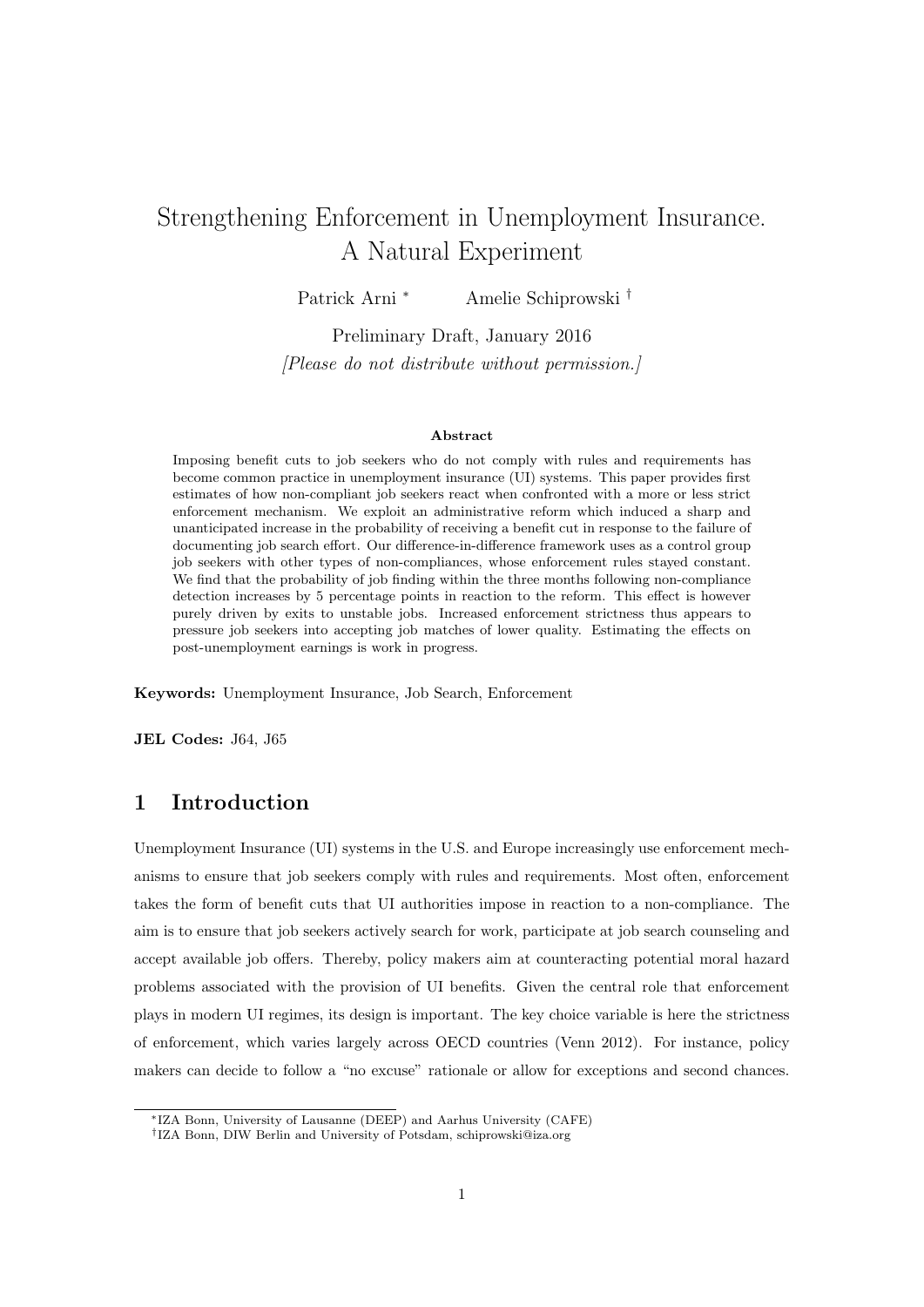Depending on this choice, the job seeker will face a more or less high probability of sanction given non-compliance.

In case the only aim is to maximize compliance with rules and obligations, the policy maker has a rather unambiguous incentive to choose a strict enforcement regime. However, the enforcement regime can have important side effects on job search and job acceptance behavior: by the threat and incidence of benefit sanctions, a strict enforcement mechanism is expected to lower the value of being unemployed among non-compliant job seekers. This is expected to increase both search effort and the attractiveness of accepting lower quality jobs, possibly raising the rate of job finding and lowering the quality of post-unemployment jobs. Empirical evidence on these effects is however rare, mainly because reforms that introduce or increase the enforcement strictness tend to come along with other changes in the job search monitoring regime, making it impossible to isolate the effect of one policy parameter.

This paper provides first estimates of how enforcement strictness in UI affects job finding and post-unemployment outcomes of non-compliant job seekers. We use variation from a reform which occurred in the Swiss UI. It induced a change from a second chance policy to the direct imposition of benefit cuts in reaction to a job seeker's failure to document search effort by the official deadline. The reform did not explicitly aim at sharpening the enforcement regime, but rather at reducing its administrative burden.<sup>[1](#page-0-0)</sup> Nevertheless, it substantially affected the way a non-compliant job seeker was treated by the enforcement regime: before the reform, the job seeker would receive a rather "mild" notification, defining a second deadline until which the documentation of search effort could be re-submitted. The reform abolished this practice of setting second deadlines: a job seeker's only way to avoid a benefit cut was now to have a special reason or circumstance that excused the non-compliance. Due to its unintended nature and sudden implementation, the reform generated a sharp quasi-experimental jump probability of being sanctioned in case of non-compliance detection (from around 30% to 70%). As this jump only affected job seekers with one particular type of non-compliance, job seekers having received another type of non-compliance detection constitute a natural control group. The reform thus generates an ideal setting to evaluate the effect of a strict versus mild response to a first non-compliance by the job seeker.

We use this setting to investigate how the outcomes of job seekers having received a noncompliance notification are affected by the increase in enforcement strictness. To this purpose, we set up a difference-in-difference framework: we compare the outcomes of job seekers who received a treated non-compliance detection after the reform to the outcomes of job seekers having received the same type of detection before the reform. To avoid that confounding time trends drive this difference, we add as a second dimension the pre-post difference in outcomes of the

<sup>1</sup>Source: inquiries at the federal UI authorities.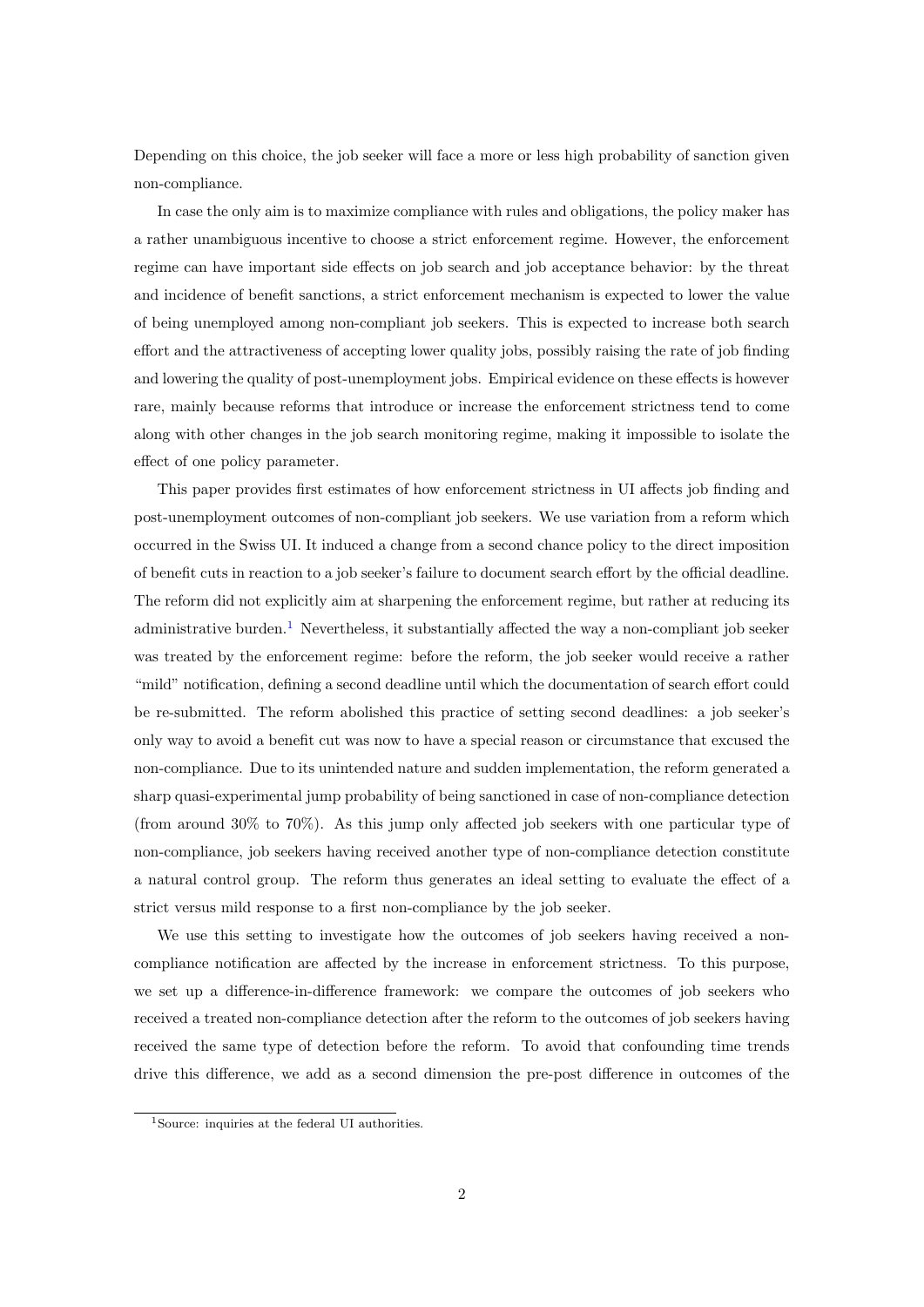control group, i.e. of job seekers with another type of non-compliance detection. For them, the enforcement mechanism stayed constant around the reform date. Importantly, the reform did in the first months following its implementation not involve any anticipatory behavior, as the share of non-compliance detections of the treatment and control group stayed constant. In addition, we can show that the reform was not associated with any differences in observable characteristics between treated and non-treated job seekers and that there were no time-varying differences in outcomes between treatment and control group prior to the reform. Conditional on our difference-in-difference specification, the reform thus lead to a change in the enforcement regime which quasi-randomly affected some but not other job seekers.

The analysis is carried out using exhaustive administrative data on the population of job seekers entering the Swiss UI during the years 2010 and 2011. Our main analysis focuses on job seekers with non-compliance detections close to the reform date (four pre- and four post-reform months in our baseline specification). We identify substantial effects of the increase in enforcement strictness on job finding. For instance, the linear probability of job finding within the two months after noncompliance detection increased by 5 percentage points. However, the positive job finding effects are purely driven by unstable job matches, which result in the recurrence to unemployment within twelve months after the exit from unemployment. On the contrary, the probability of accepting a stable job does not react to the reform. The results thus confirm that the strictness of enforcement substantially reduces the value of remaining unemployed and thereby increases the rate of exit into temporary jobs. A heterogeneity analysis shows that point estimates are highest for female job seekers and for job seekers in low-skilled occupations. Our estimated coefficients are robust to running proportional hazard regressions, changes of the sampling restrictions, additional time controls and covariates and alternative definitions of the control group. We do not find any effects if we run placebo regressions that artificially re-place the reform date. Estimating the effects on post-unemployment earnings is work in progress.

Our evaluation of a policy change in enforcement rules relates to a set of studies that use timing-of-events techniques to study how the imposition of an individual benefit sanction affects search outcomes (Abbring et al. 2005, Lalive et al. 2005, Van den Berg and Van der Klaauw 2013 Arni et al 2013). By using variation induced from a policy change, we are able to quantify the elasticity of job search outcomes to a change in the probability of enforcement induced by the policy maker. Our analysis also relates to evidence on the effects of introducing or abolishing an entire job search monitoring regime, i.e. the "package" of search requirements, their monitoring and their enforcement (Meyer 1995, Ashenfelter 2005, Van den Berg and Van der Klaauw 2006, McVicar 2008, Petrongolo 2008, Manning 2009). In contrast to these studies, we identify the effect of one policy parameter within the regime.

Further, the estimates in this paper add to a recent discussion on the effect of benefit reduc-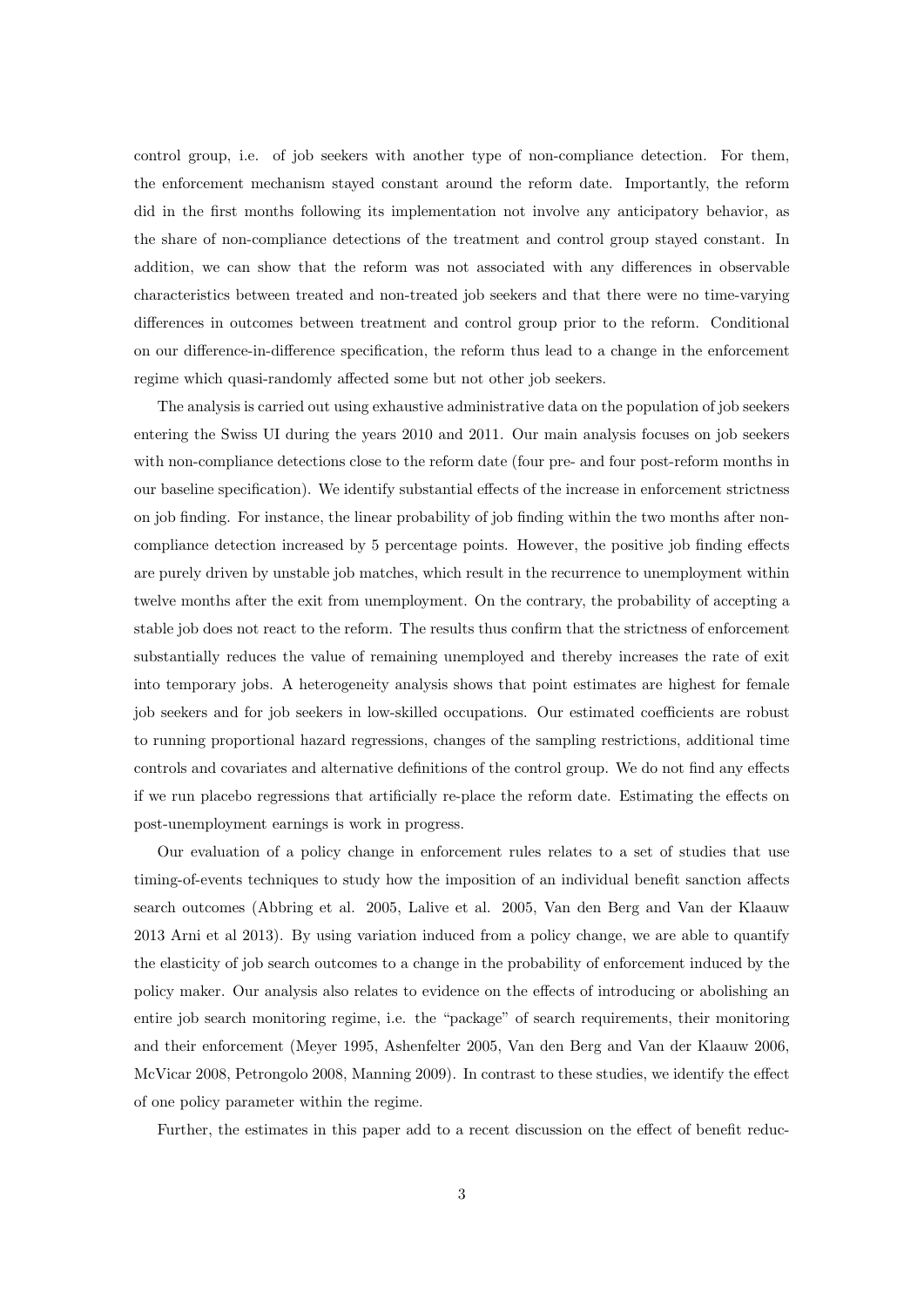tions on reservation wages. Schmieder et al. (2015) find that reservation wages do surprisingly not react to benefit generosity. This result raises the question whether non-binding reservation wages are a general rule, making it relevant to evaluate the effects of benefit cuts on post-unemployment earnings in different policy contexts. We consider such an alternative context, as we do not analyze the effects of general benefit generosity, but those of benefit cuts that incur in reaction to a non-compliance. Our estimates of wage effects are work in progress.

This paper is structured as follows: section 2 lays out the institutional framework and enforcement regime of the Swiss UI. It also describes the reform which we use for identification. In section 3, we describe our data sources and sampling criteria. Section 4 presents the econometric analysis, including a discussion of estimation results. We provide tests of our identifying assumption and robustness of results in Section 5. Section 6 concludes.

# 2 Institutional Setting and Reform

The Swiss Unemployment Insurance (UI) System In Switzerland, job seekers are entitled to UI benefits if they meet two main prerequisites. First, they must have contributed for at least six months during the two previous years. To be eligible for the full benefit period, the contribution period extends to 12 or 18 months, depending on the individual situation. Second, job seekers must be able to be "employable" in a regular job. If these criteria are not met, there is the possibility to collect social assistance. The potential duration of unemployment benefits is two years for eligible job seekers. The replacement ratio is between 70% and 80% of previous earnings, depending on the individual family situation and the level of past earnings.

The organization of counseling and monitoring is ensured by the Public Employment Service (PES) offices, which are the organizational unit of caseworkers.

Rules and Requirements Claiming benefits at the Swiss UI entails a number of obligations. These include the provision of sufficient search effort, the regular appearance at caseworker meetings, the participation at active labor market programs prescribed by the caseworker and the acceptance of "suitable" job offers. The PES is obliged by law to monitor the job seeker's compliance with these requirements and rules.

We will analyze a reform in the enforcement of search requirements. During their first contact with the caseworker, job seekers are informed about the number of monthly applications they have to send out in order to comply with their individual job search requirement. Job seekers document this monthly application activity in a "protocol of search effort", which they have to submit until the 5th day of the following month. The PES has to monitor whether the protocol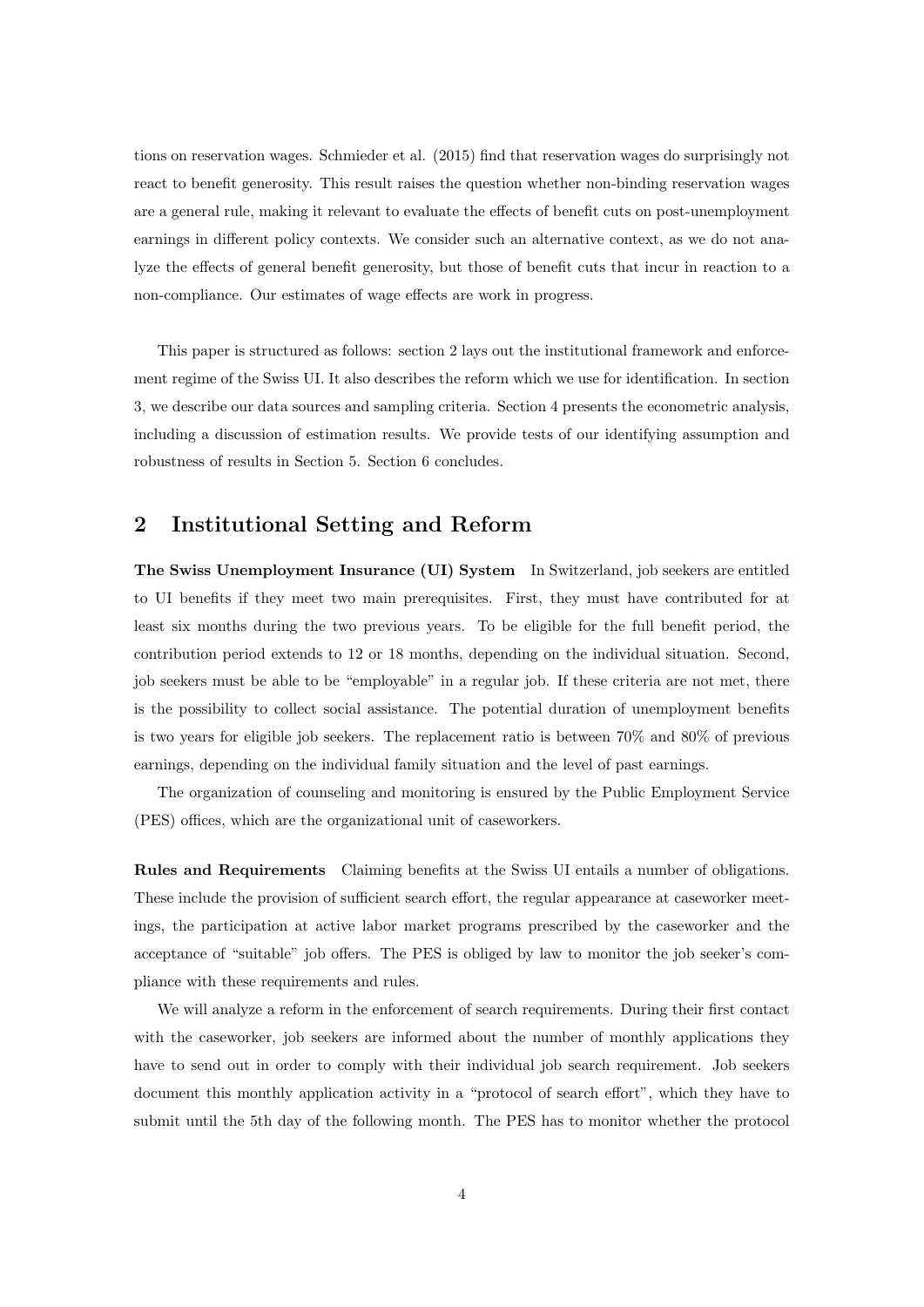is sent in by the deadline and whether the realized number of applications are consistent with the requirement.

Reform in the Enforcement Regime The enforcement regime enters into place if a job seeker does not comply with one of the obligations foreseen by the UI rules. If the caseworker detects a non-compliance, he/she has to register it in the computer system. This opens an enforcement process that can lead to the imposition of a benefit sanction. Sanctions cut benefit levels to zero during a limited number of days (usually around 5-10 days, c.f. section 3).

We will analyze a policy change in the process that links the detection of a non-compliance to the imposition of a sanction. This policy change abolished the accordance of second chances to job seekers who have not handed in their "protocol of search effort" by the official deadline. In the pre-reform regime, these job seekers received a notification which defined a second deadline. They could submit the missing protocol until this second deadline in order to avoid a benefit sanction. Alternatively, they could also state the reasons for not submitting the protocol and thereby try to avoid being sanctioned. The pre-reform enforcement process is illustrated in Figure [1a.](#page-4-0)

Figure 1: Enforcement Process Pre and Post Reform

(a) Pre Reform

<span id="page-4-0"></span>

In April 2011, the federal ministry abolished the practice of setting second deadlines. The intention of this regime change was of purely administrative nature: it aimed at reducing the organizational burden of the enforcement regime.[2](#page-0-0) The reform became effective for protocols reporting on job applications submitted in April 2011 or later, which implied that from May 2011 (i.e. the deadline for protocols referring to April) onward, non-compliance notifications did

<sup>2</sup>Source: inquiries at the state secretary for economic affairs (SECO)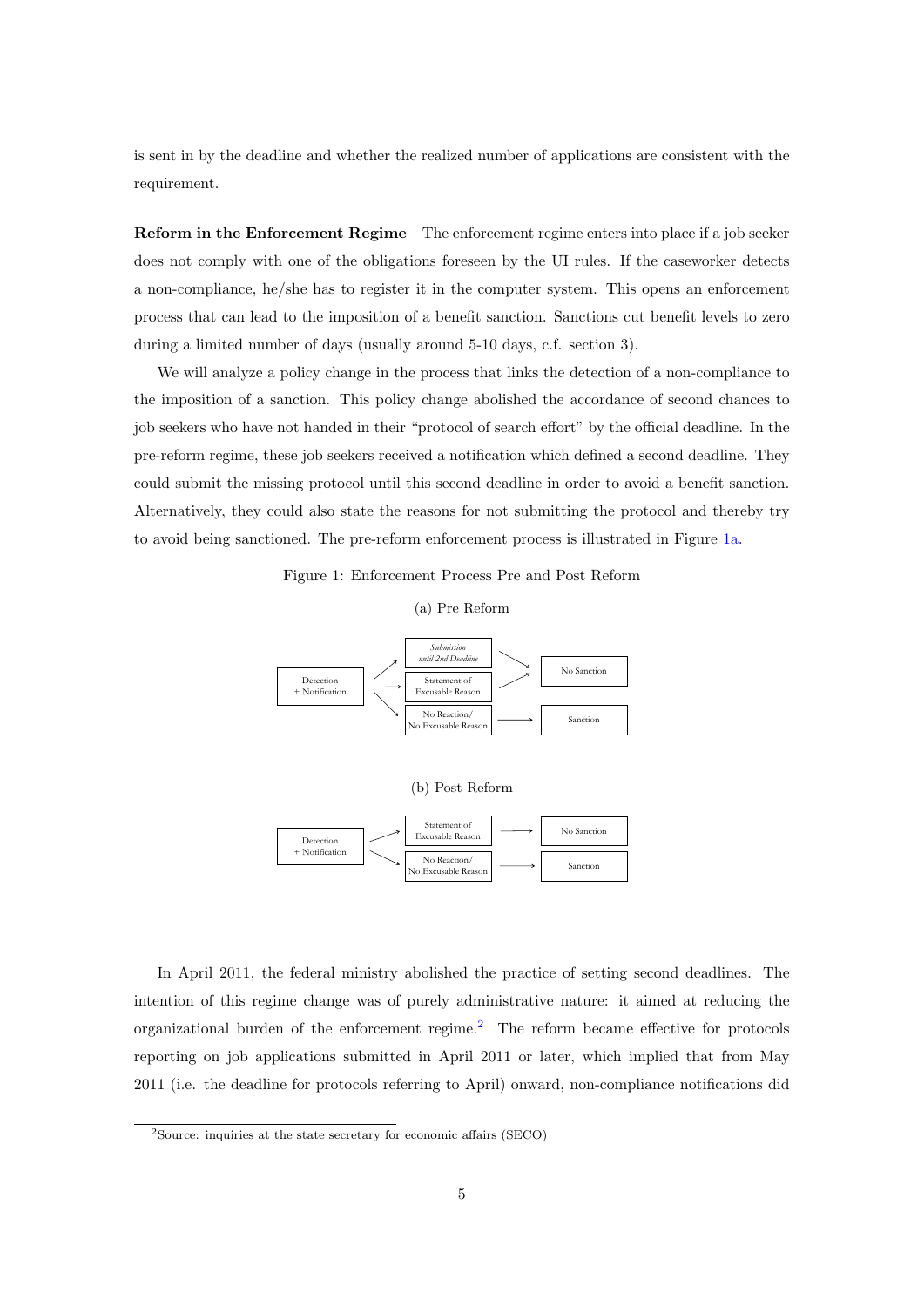no longer set a second deadline. Instead, they only gave job seekers the possibility to state the reasons of their non-compliance and informed them that a sanction would enter into place if no excusable reason could be stated (c.f. Figure [1b\)](#page-4-0).

Figure [2a](#page-6-0) shows that the abolishment of second chances had a large effect on the enforcement strictness faced by job seekers notified for not having submitted their protocol  $(T=1)$ . The probability of receiving a benefit sanction conditional upon receiving a notification jumped sharply by around 100%, from 0.[3](#page-0-0)5 to  $0.7<sup>3</sup>$  At the same time, the probability of sanction for all other types of non-compliance notifications (T=0) remained stable. For these other types, a second chance policy had never existed and the enforcement process had always taken the form illustrated in Figure [1b.](#page-4-0)<sup>[4](#page-0-0)</sup> Note from Figure [2b](#page-6-0) that the share of job seekers in the treatment group among all non-compliance notifications stayed constant around the reform date.

<sup>3</sup>Recall that job seekers can post-reform still avoid being sanctioned by stating an "excusable reason" for not having submitted the protocol. This is why the probability does not jump to 1.

<sup>4</sup>This standard procedure is also described in Lalive et al. (2005) and Arni et al. (2013), who estimate the effects of non-compliance notifications and sanctions using a timing-of-events framework.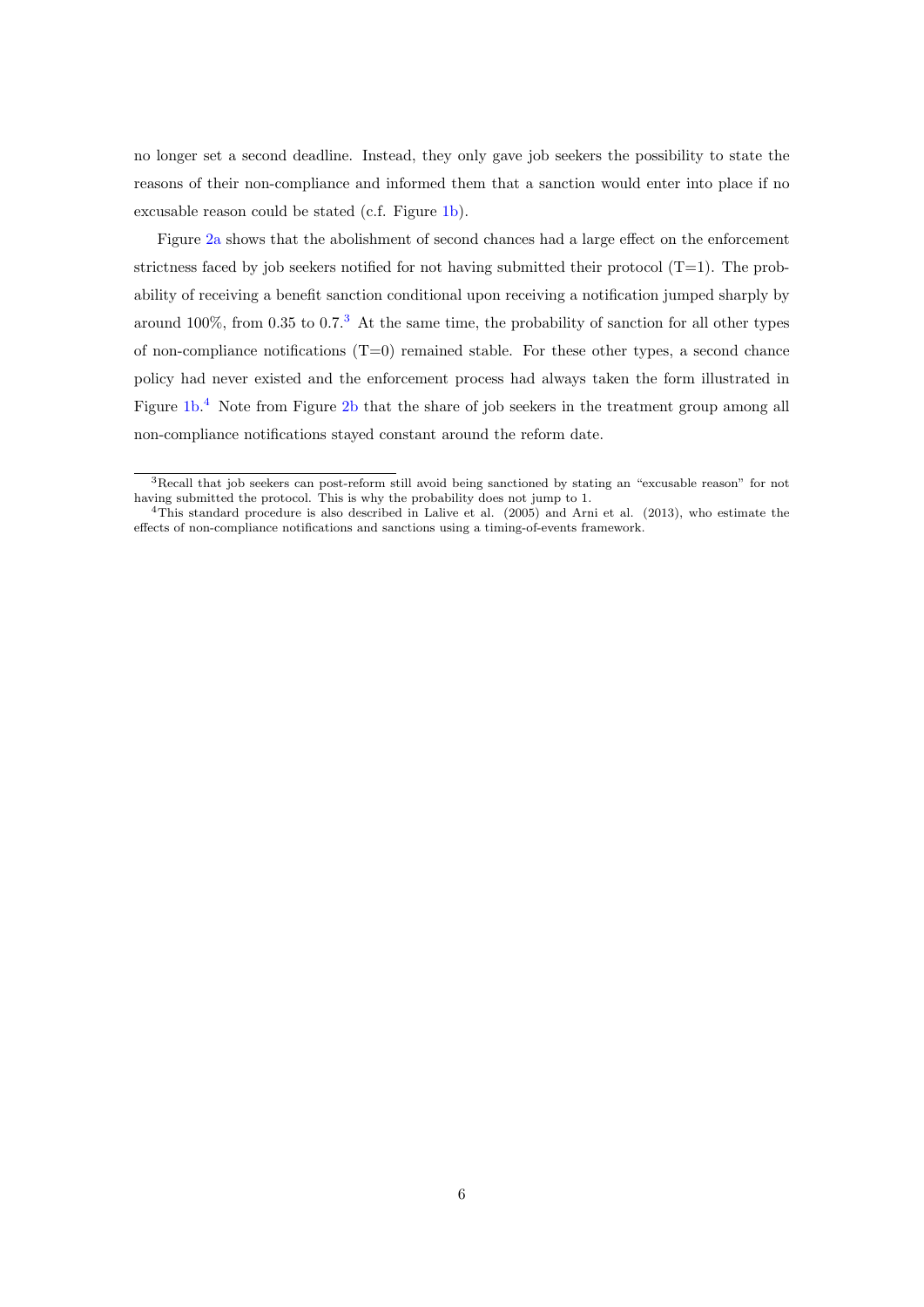<span id="page-6-0"></span>(a) Probability of Sanction after Notification for Treatment and Control Group



(b) Shares of Non-Compliance Notifications, Treatment and Control Group



In the context of our analysis, it will be crucial to assume that the reform did not affect the job seekers' compliance behavior itself and thus did not change the composition of non-compliant job seekers. Several reasons make us believe that job seekers did not anticipate the reform when making their compliance decision: first, the reform aimed at reducing the bureaucratic burden of the enforcement regime and was therefore of purely administrative nature. It therefore did not raise any announcements concerning a regime change that would generate additional benefit sanctions. Second, the change occurred within a larger reform package whose principal element was to reduce the potential duration of benefit payments for certain job seekers. Compared to these reforms, the policy change in the enforcement rules was of minor nature. The PES and caseworkers were thus occupied with more pressing issues. We have access to the powerpoint presentation that was used to communicate the reform package to caseworkers. The reform we analyze did not even appear there [CHECK!]. Third, the final enforcement decision is not taken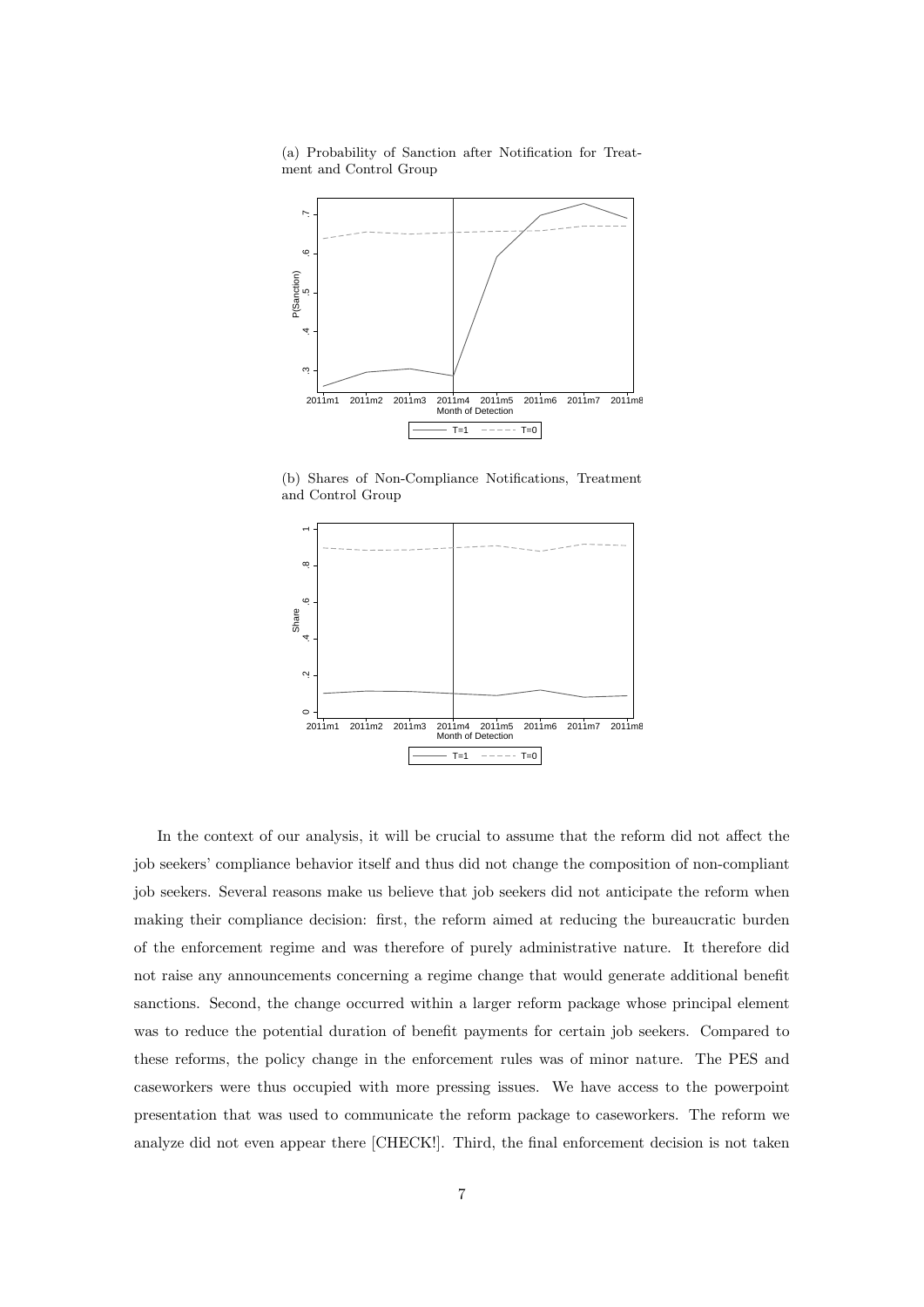by the caseworkers themselves, but by a higher authority in the PES. As a consequence, the policy change was not very present to the caseworkers and it is unlikely that they actively advised job seekers to change their compliance behavior around the reform date.

As a consequence, we retain the assumption that the policy change came as a surprise to job seekers with a detected non-compliance shortly after the reform date. In Section 5, we will test whether the reform induced any changes in observable job seeker characteristics.

# 3 Data and Descriptive Statistics

### 3.1 Data Sources and Sampling

Data Sources We use administrative data on the full population of Swiss job seekers entering into formal unemployment. The data base includes extensive information on entry and exit into unemployment, socio-demographic characteristics and employment history. We further know which Public Employment Service (PES) and caseworker the job seeker was assigned to. Most importantly for our purpose, the date and reason of each non-compliance detection by the caseworker are reported. We observe if and when the job seeker made a statement on the reasons for the non-compliance as well as the time and result of the enforcement process, i.e. the final decision on whether a sanction was imposed. Our analysis will be concerned with the behavior of job seekers who receive at least one non-compliance notification. This is the case for about 40% of the full population of job seekers registered in UI.

Sampling Criteria The official procedure for imposing benefit sanctions asks the caseworker to enter the date at which a non-compliance was detected and communicated to the job seeker, the date at which the job seeker gave a statement and the date at which the final enforcement decision was made. In practice, not all cantons appear to respect this procedure, which leads to systematically missing dates of job seeker statements and systematically coinciding dates of notification and final sanction decisions. While there may be cases in which the job seeker refuses to make a statement, these should not be systematic according to the procedures prescribed by the federal ministry. For cantons that do not follow these procedures, we are not able to extract the information necessary for our analysis and we do not know whether the federal prescriptions on the enforcement process are respected. We exclude cantons for which more than a quarter of enforcement cases do not report a job seeker statement.<sup>[5](#page-0-0)</sup> According to this sample restriction, we include 14 out of 26 cantons in our data set, which corresponds to 65% of registered enforcement

<sup>5</sup>This is a plausibility cutoff; our results are not affected if we shift it to the left or right.Documentation available upon request.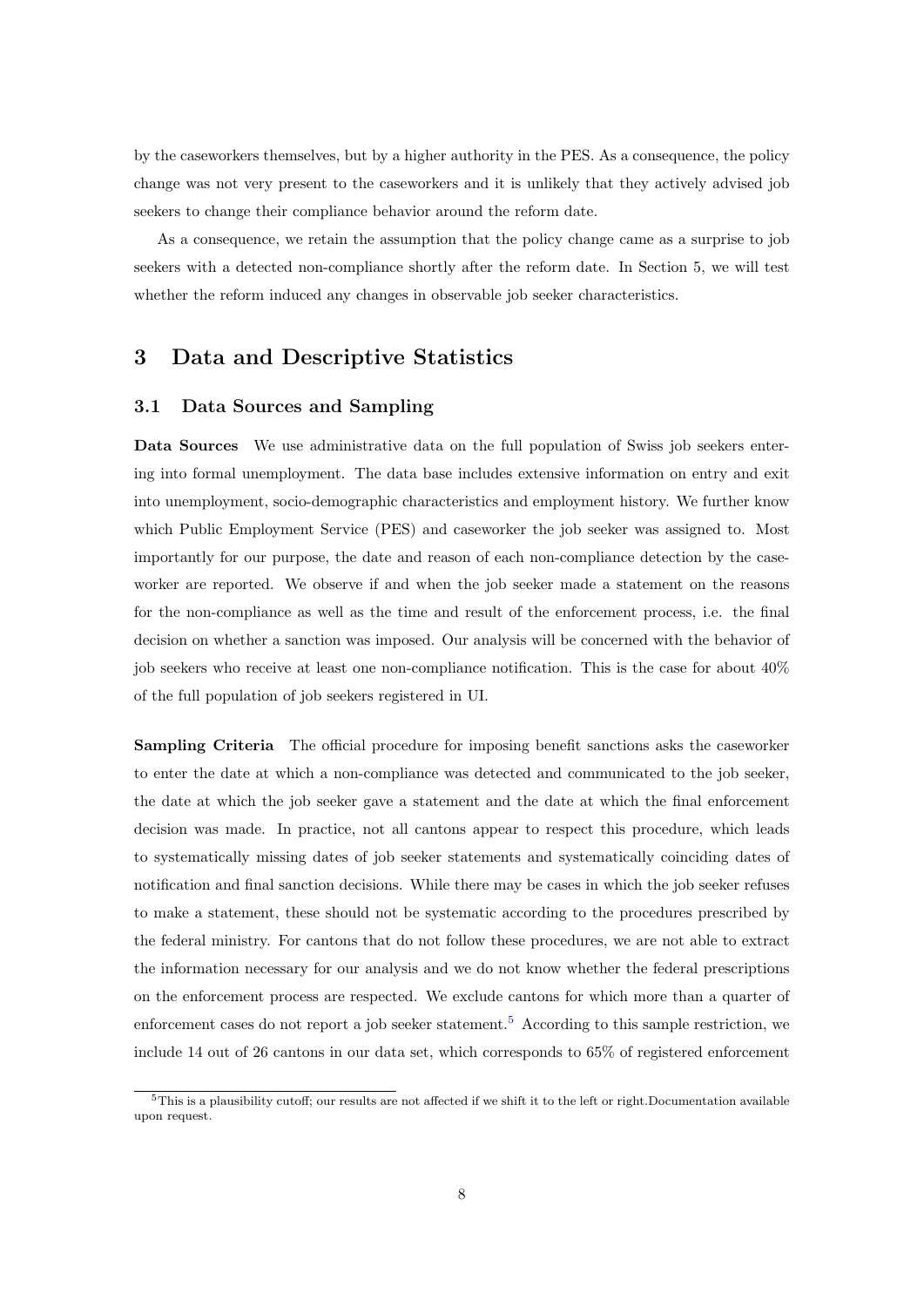cases.[6](#page-0-0)

We further make standard sampling restrictions by excluding job seekers younger than 20 or older than 55 years, part-time unemployed job seekers and job seekers eligible for disability insurance benefits.

The sample period is defined based on the month of notification, which also defines the job seeker's treatment status. We want to avoid that anticipatory behavior affects the selection into non-compliance and therefore use in our baseline analysis a sample of notifications that were issued close to the reform date, during four pre- and four post-reform months. In Section 5.1, we use additional pre-reform months to document the absence of any diverging pre-trends. In Section 5.3, we show that the baseline results are robust to modifications of the sample period.

Most first non-compliance notifications occur during the beginning of the unemployment spell. In order to achieve a relatively homogeneous sample, we include in our baseline sample only job seekers who received their first notification during the first 120 days of formal unemployment (80% of all first notifications). We show in Section 5.3 that our results are invariant to modifying this sampling cutoff.

Finally, we exclude from the sample non-compliances that concern the refusal of acceptable job offers (3% of notifications in our sample) because they generate on average a benefit sanction that is four times higher than for the other enforcement types. They are thus likely to concern special cases and not suitable as part of the control group.

### 3.2 Treatment Status Definition and Data Description

Job seekers are assigned to the treatment group if they receive a notification that their search protocol has not been submitted by the deadline. Job seekers with another type of non-compliance notification are assigned to the control group. A considerable share of non-compliant job seekers receives at least one additional notification during their spell (39.4%). We assume that a job seeker's first notification determines his/her perception of the enforcement regime and define the treatment status based on this first notification. Table [1](#page-9-0) shows how the different types of noncompliance notifications are distributed in the estimation sample, pre and post the reform date. The share of the treatment group is about 10%, both before and after the reform. Within the control group, the most common type of notification refers to insufficient search effort before the first meeting with the caseworker. Job seekers are obliged to actively search for a job as soon as they learn about their unemployment – thus even before receiving a fixed search requirement. At the first official meeting, the caseworker asks for the job seeker's previous job search activities.

 $6N$ ote that we are able to cover substantially more cantons than previous studies on the Swiss UI benefit sanction system using data from the late nineties by Lalive et al. (2005) and Arni et al. (2011), who cover respectively 3 and 7 cantons.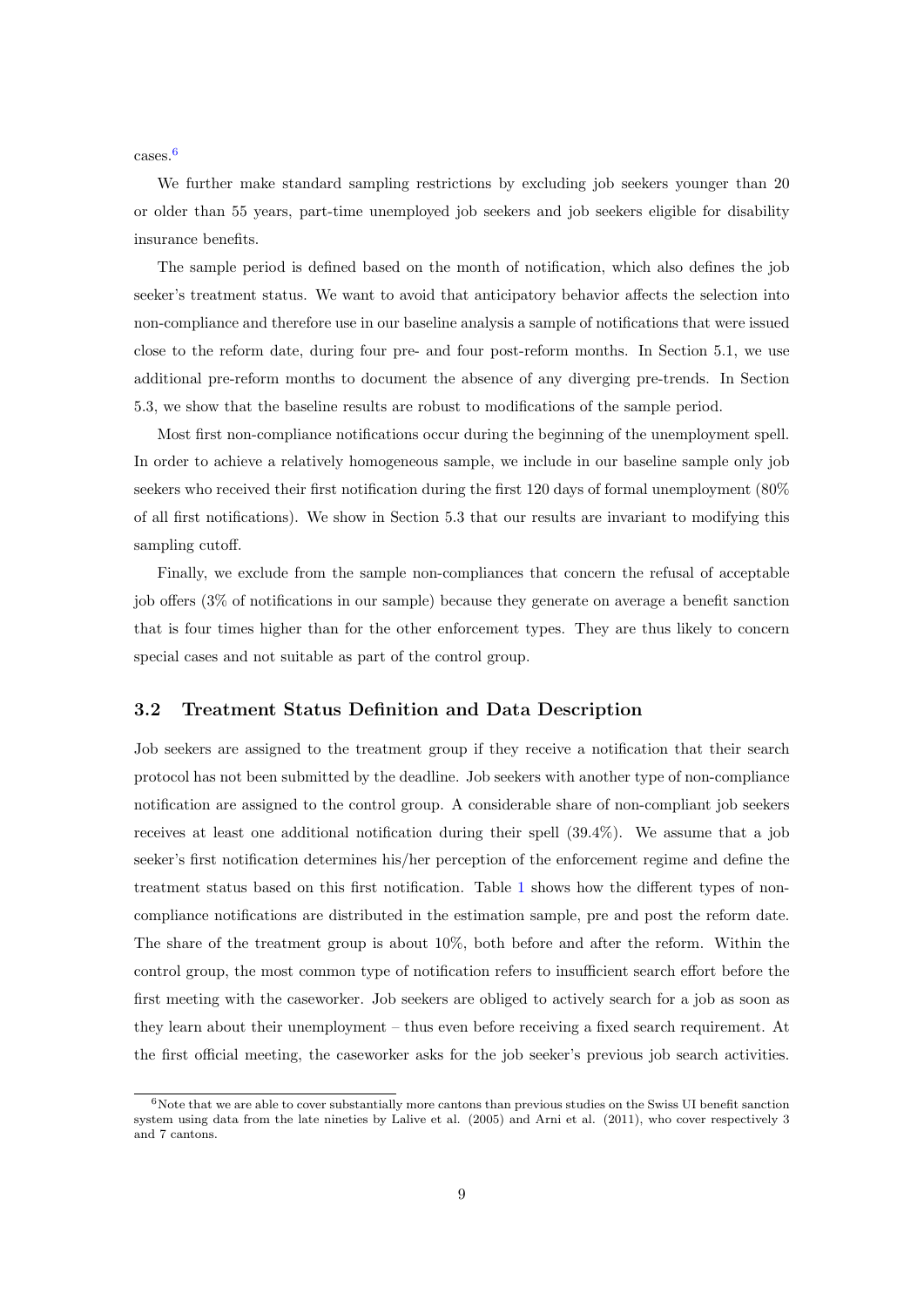and assesses whether they were sufficient. If previous job search activities were insufficient from the caseworker's point of view, a non-compliance is registered. It is mechanical that these cases dominate the distribution of first non-compliance notifications, as they are usually registered at the first caseworker meeting, i.e. about three weeks after registration. Our robustness analysis in section 5.3 will show that results are unaffected when we exclude this type of notification from the estimation sample.

<span id="page-9-0"></span>

| Reason of Non-Compliance Notification           | $N_{pre}$ | % of sample pre | $N_{post}$ | % of sample post |
|-------------------------------------------------|-----------|-----------------|------------|------------------|
| Search protocol absent at deadline $(T=1)$      | 1023      | 10.75\%         | 642        | $9.44\%$         |
| Insufficient search effort before first meeting | 5219      | 54.86\%         | 3946       | 58.01\%          |
| Non-compliance with search requirement          | 1079      | 11.34\%         | 492        | $7.23\%$         |
| Delay or absence at caseworker meeting          | 1745      | 18.34\%         | 1322       | 19.44\%          |
| Other                                           | 447       | 4.70\%          | 400        | 5.88\%           |
| Total $T=0$                                     | 8490      | 89.25\%         | 6160       | $90.56\%$        |
| Total                                           | 9513      |                 | 6802       |                  |

Table 1: Non-Compliance Notifications Pre and Post Reform

"Other" reasons of a non-compliance notification are the non-participation at an active labor market program or the failure to comply with orders by the PES.

Table [2](#page-10-0) shows how different features of the enforcement regime changed in response to the reform. It shows simple differences-in-differences for the average sanction probability, the average number of days to notification the average number of days from notification to sanction in case of enforcement and the average days of benefit cuts imposed in case of enforcement.

Clearly, the only substantial effect of the reform on enforcement practices concerns the sanction probability of a notification. While this probability stayed constant in the control group, it increased from .285 to .673 in the treatment group, i.e. by around 125%. There is a small negative difference-in-difference in the number of days between registration into unemployment and the incidence of the first notification. Our econometric framework will take this into account and ensure that the timing of notification does not influence the estimates. The reform is associated with a slight decrease in the sanction amount by the equivalent of .67 of a day of UI The duration from notification to sanction in case of enforcement stayed stable.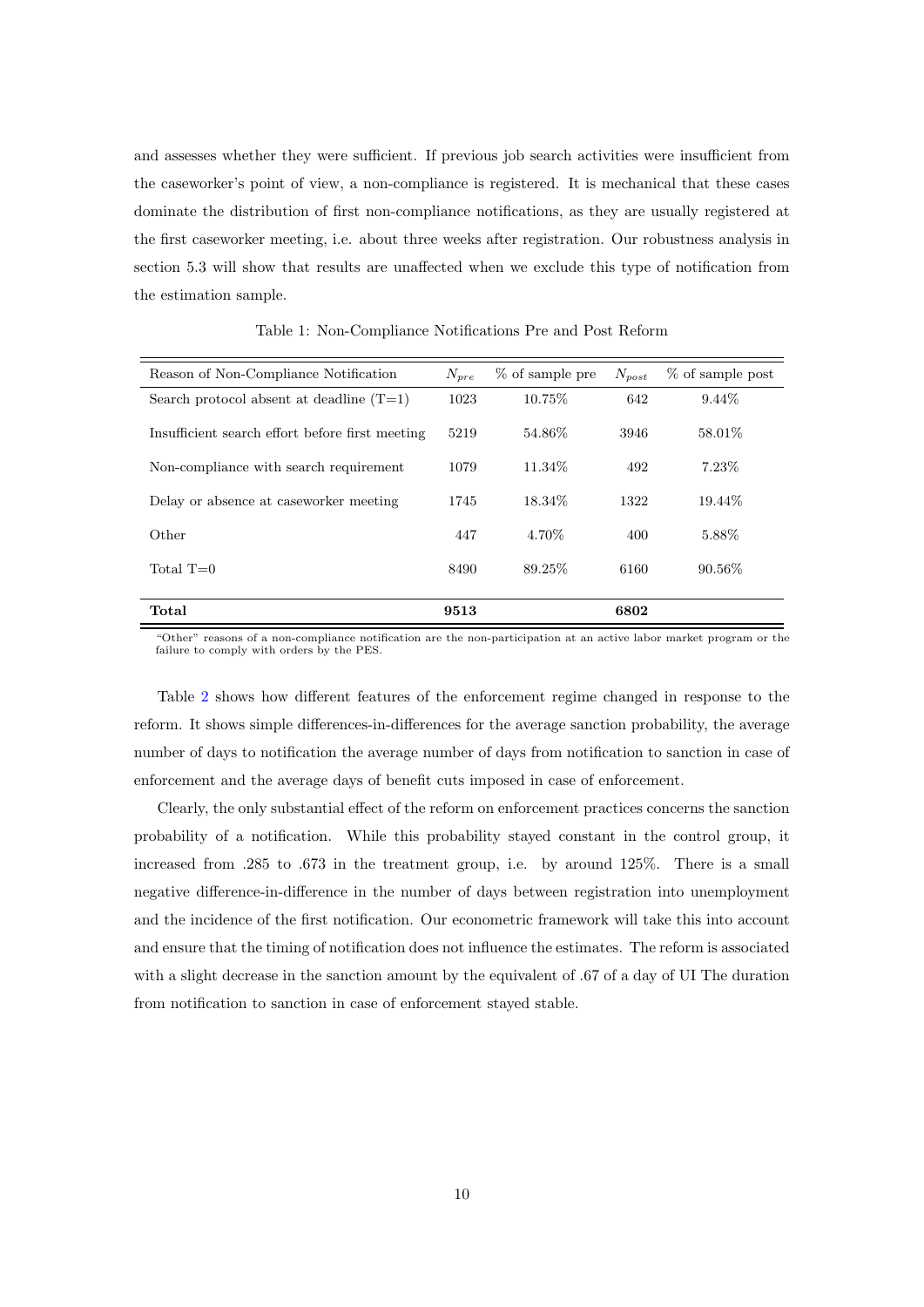<span id="page-10-0"></span>

|                               |            | Before   | After    | Difference |
|-------------------------------|------------|----------|----------|------------|
| P(Sanction)                   | $T=1$      | 0.285    | 0.673    | 0.387      |
|                               | $T=0$      | 0.648    | 0.664    | 0.016      |
|                               | Difference | $-0.363$ | 0.009    | 0.371      |
|                               |            |          |          |            |
| Days to Notification          | $T=1$      | 63.607   | 65.883   | 2.276      |
|                               | $T=0$      | 35.051   | 32.297   | $-2.755$   |
|                               | Difference | 28.556   | 33.587   | 5.031      |
|                               |            |          |          |            |
| Days Notification to Sanction | $T=1$      | 18.644   | 20.317   | 2.498      |
|                               | $T=0$      | 19.567   | 21.142   | 0.751      |
|                               | Difference | $-0.923$ | $-0.825$ | 0.098      |
|                               |            |          |          |            |
| Amount of Sanction            | $T=1$      | 6.880    | 6.157    | $-0.723$   |
|                               | $T=0$      | 7.141    | 7.094    | $-0.047$   |
|                               | Difference | $-0.260$ | $-0.936$ | -0.676     |

Table 2: Enforcement Regime Pre and Post Reform

## 4 Econometric Analysis

We exploit the reform described in Section 2 as a local and unanticipated shock that affected job seekers whose first non-compliance detection concerned a job search protocol not handed in by the deadline: these job seekers suddenly faced a no-excuse policy and were most likely going to receive a benefit sanction. The control group are job seekers with another type of non-compliance, where enforcement strictness stayed constant. Our baseline specifications include job seekers with notifications issued in one of the four pre- and post-reform months, as job seekers close to the reform date are most likely to experience the policy change as a surprise (c.f. discussion in section 2). In Section 5, we will extend the pre-reform period by two years to check the assumption of common pre-trends.

### 4.1 Econometric Framework

We set up a difference-in-difference specification, essentially comparing the pre-post difference in outcomes of treated job seekers to the pre-post difference in outcomes of job seekers in the control group. We estimate the reform effect on a set of linear outcomes using OLS and on a set of duration outcomes using proportional hazards regressions. The underlying identifying assumption of the difference-in-difference specification –in particular common time trends and the absence of compositional changes– in Section 5.

Linear Outcomes In our baseline approach, we are interested in the reform effect on a linear outcome  $y$  of individual  $i$ . The main outcomes of interest are the probabilities of realizing certain unemployment exits (job finding, stable job finding or unstable job finding) within  $1/2/3$  months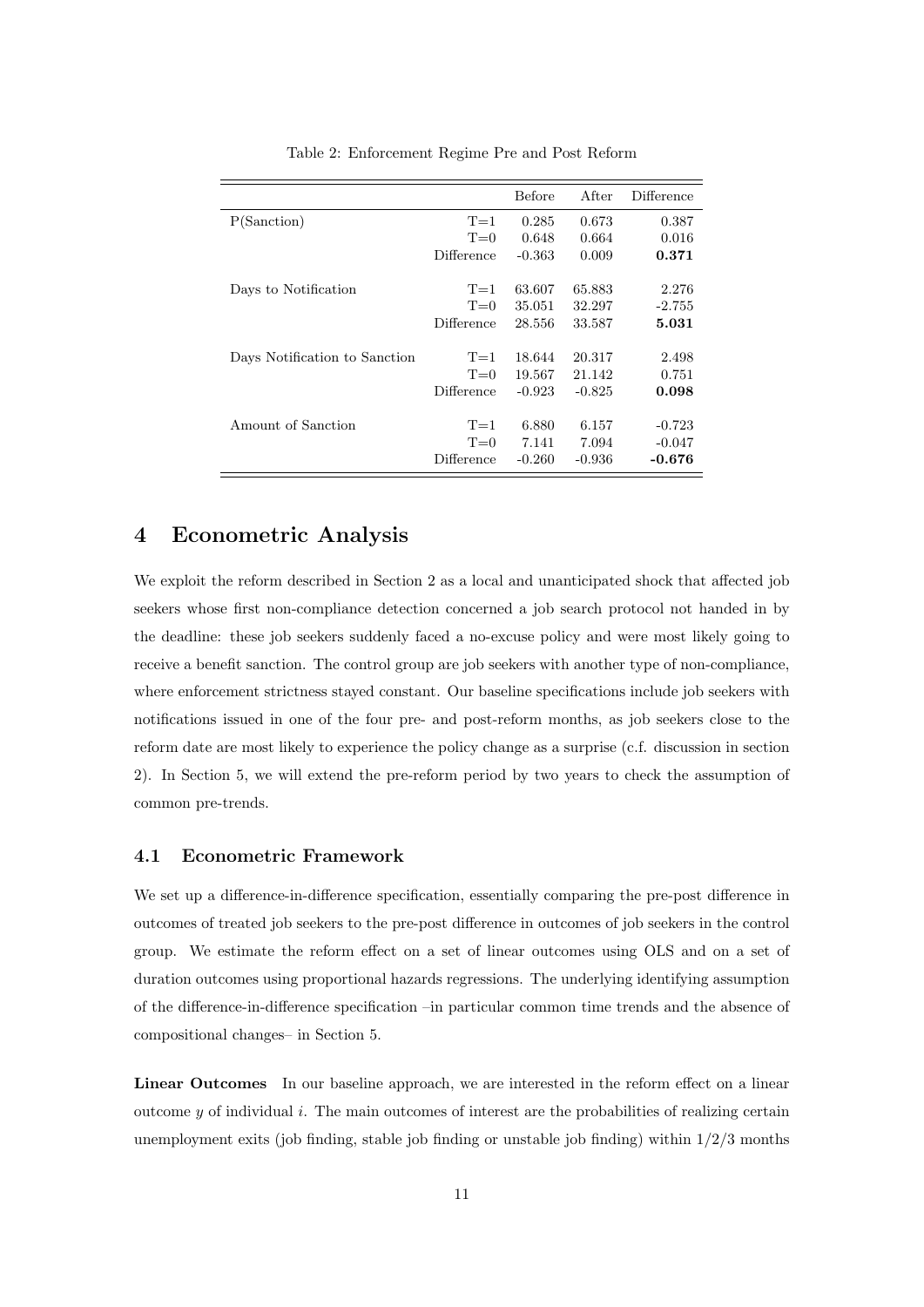after receiving a non-compliance notification. We also estimate effects on the probability of realizing these exits within 6 months after registration into unemployment. We first specify these outcomes as linear probabilities and estimate the following difference-in-difference equation using OLS:

<span id="page-11-0"></span>
$$
y_i = \alpha + \delta^* reform_i + \gamma^* T_i + \eta_t + \xi_{t_w} + \lambda_{t,t_w} + \pi_{PES} + x_i'\beta + u_i
$$
\n<sup>(1)</sup>

The indicator variable  $reform_i$  is set equal to one if the job seeker's first non-compliance detection was affected by the reform. This is the case if it concerned the absence of the search protocol at the deadline and was registered after April 2011. The coefficient of interest  $\hat{\delta}$  measures the effect of being affected by the reform.

 $T_i$  and  $\eta_t$  are the basic second order terms of the difference-in-difference framework. The indicator  $T_i$  is set equal to one if an individual is in the treatment group;  $\hat{\gamma}$  thus measures timeconstant differences between the treatment and the control group.  $\eta_t$  is a vector of fixed effects for the job seeker's month of notification. It holds constant all group-constant time effects.

Two additional vectors of time controls address that not all job seekers receive their noncompliance notification at the same moment during their unemployment spell:  $\xi_{t_w}$  contains fixed effects for the number of full weeks passed between a job seeker's registration and the date of notification.  $\lambda_{t,t_w}$  interacts these effects with the job seeker's month of notification. We thus not only control for the weeks of unemployment passed at the time of notification, but allow this effect to vary according to the calendar month of notification. This adds flexibility and ensures that the reform is not confounded by changes in the duration to notification. Further, the interaction between the month of notification and the time from registration to notification determines a job seeker's calendar time of registration.  $\lambda_{t,t_w}$  thus also controls for potential compositional effects due to different inflow dates.

 $\pi_{PES}$  includes fixed effects for the Public Employment Service (PES) which the individual registered at. In parts of our regressions, we control for a substantial set of individual-specific covariates  $x_i$  (socio-demographics, education, employment and unemployment history). We show however that our results are not significantly affected by the introduction of  $x_i$ .

Duration Model In order to take duration dependence into account, we run a second set of estimations on the log hazard ln  $\theta$  to exit destination e, ln  $\theta^e$ .  $\theta^e$  can be the hazard from registration to destination  $e$ , or the hazard from non-compliance notification to destination  $e$ .

We specifiy ln  $\theta^e$  as: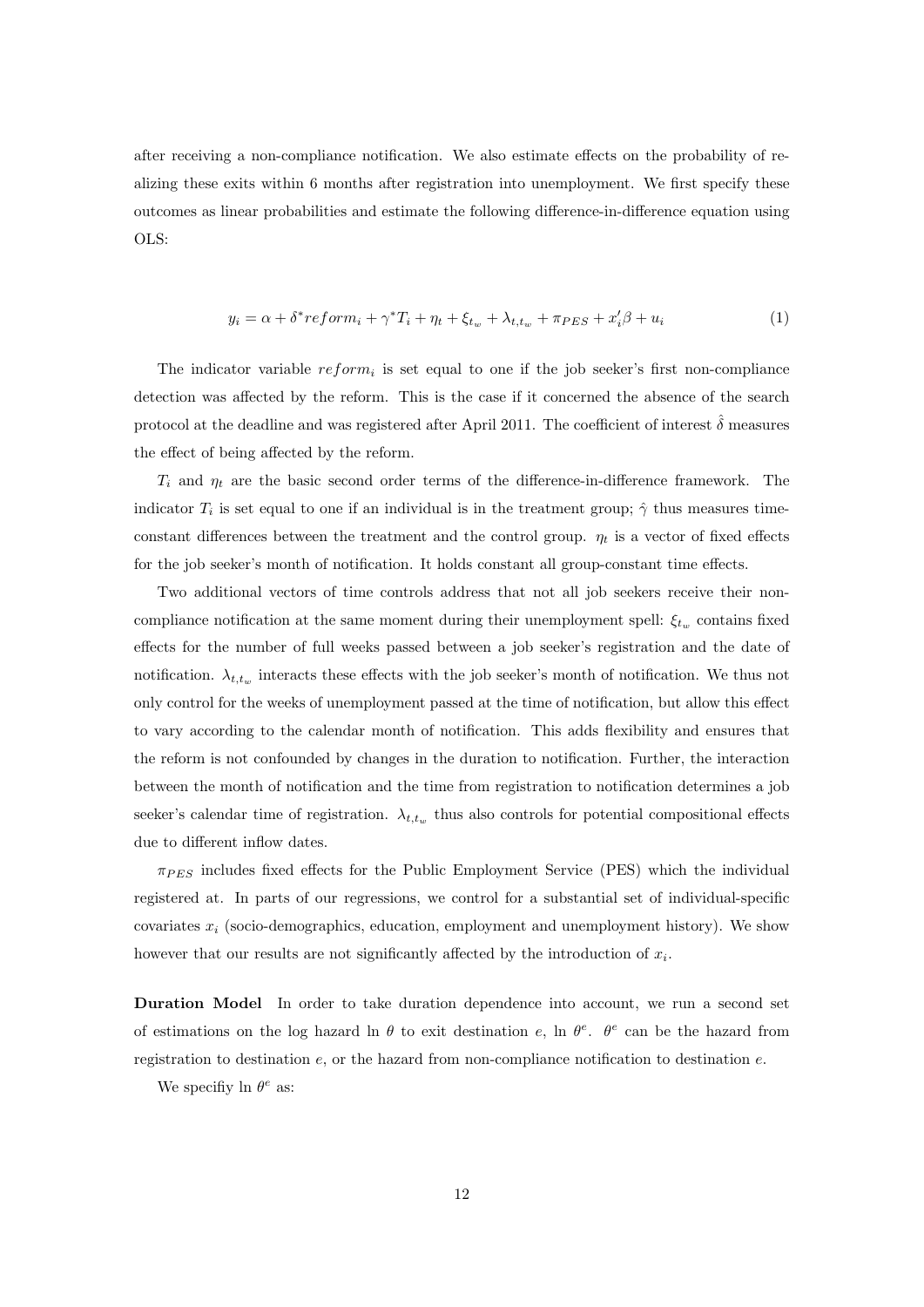<span id="page-12-0"></span>
$$
\ln \theta^e = \ln \lambda(t_e) + \delta * reform_i + \gamma * T_i + \eta_t + \xi_{t_w} + \lambda_{\tau} + \pi_{PES} + x_i' \beta \tag{2}
$$

The identifying variables are as in the OLS specification. We add the log of  $\lambda(t_e)$ , which models duration dependence as piece-wise constants, using a step function:

$$
\lambda(t_e) = exp(\sum_k (\lambda(t_{e,k}) I_k(t))
$$

where  $k(= 1, \ldots, K)$  is a subscript for time-intervals and  $I_k(t)$  are time-varying dummy variables for time intervals of 30 days each.[7](#page-0-0) Depending on the outcome and on the censoring choice, K takes different values. As we estimate a constant term, we always normalize  $\lambda(t_{e,1})$  to be 0.

### 4.2 Estimation Results

### 4.2.1 Main Results

Probability of Job Finding Table [3](#page-17-0) reports estimated effects of the reform on the probability of job finding within  $1/2/3$  months after having received a notification on non-compliance.<sup>[8](#page-0-0)</sup> This probability reacts substantially to the reform-induced increase in enforcement strictness: for instance, treated job seekers are after the reform 5.7 percentage points more likely to exit to employment within 3 months after receiving the notification of non-compliance, relative to an outcome mean of .30.

To gain evidence on the dimension of job quality, we split the outcome into unstable and stable job finding. Unstable job finding is coded as one if the job seeker registers back into unemployment within the 12 months following exit from unemployment. Stable job finding is coded as one if the job lasts at least 12 months. The result is striking: stable job finding does not react at all to the changed enforcement strictness (Table [4\)](#page-17-1). The effect is solely driven by exits to jobs which lead to the recurrence into unemployment, as shown by Table [5.](#page-17-2)

Duration to Job Finding Results on the duration to job finding the same picture. Table [6](#page-18-0) reports regressions results on the hazard from non-compliance notification to job finding, stable job finding and unstable job finding. We right-censor durations 3 months after non-compliance. [Describe and Interpret results]

Table [7](#page-18-1) reports coefficients on the hazard from registration at the PES to job finding, stable job

<sup>7</sup>When we estimate effects on the duration to a second notification, time intervals are 10 days each.

<sup>8</sup>Job finding is coded as one if a job seeker's reason of de-registration is the acceptance of a job found by the job seeker.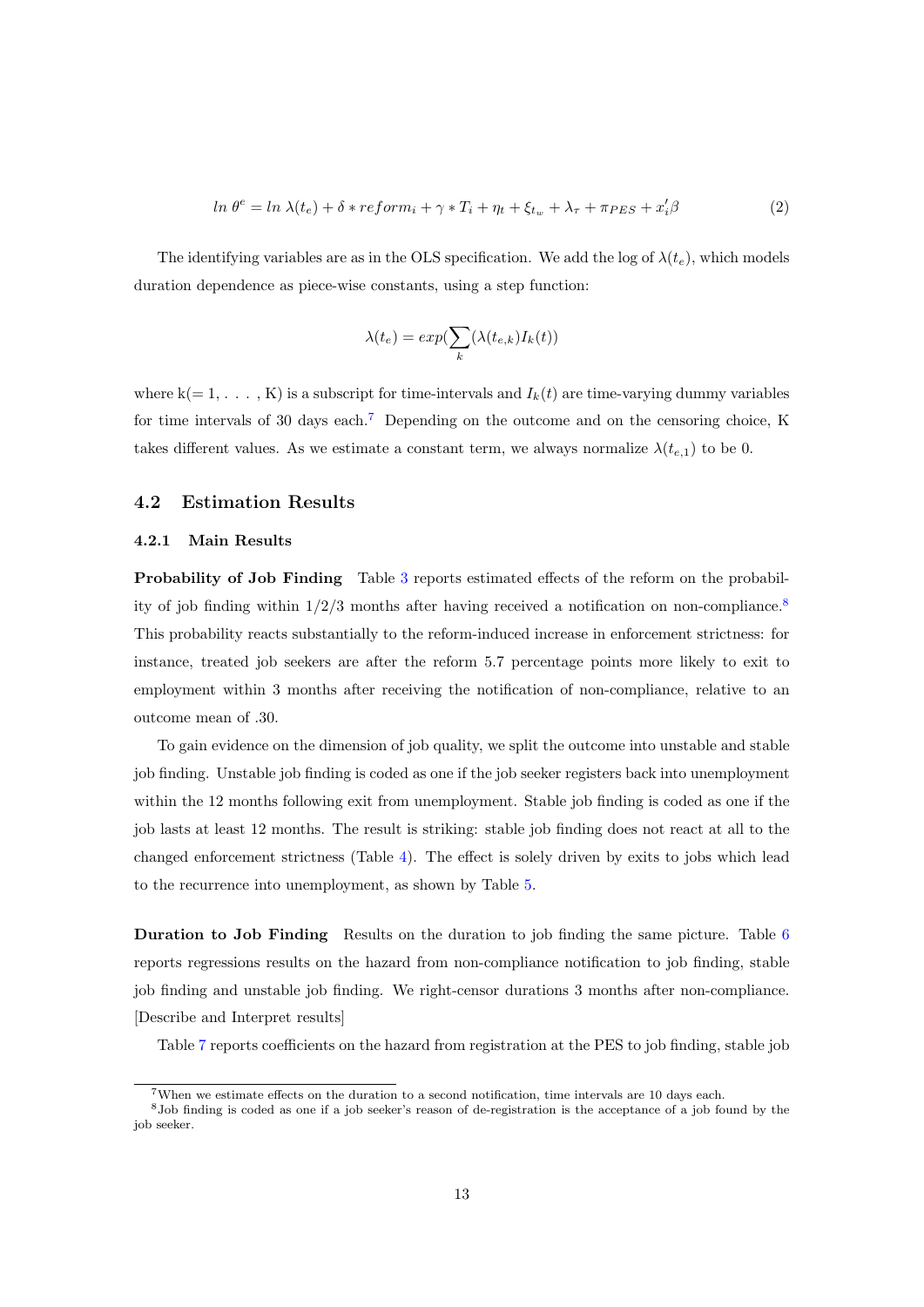finding and unstable job finding. We right-censor durations 6 months after registration. [Describe and Interpret]

Alternative choices of exogenous right-censoring do not affect this picture.<sup>[9](#page-0-0)</sup> Note that the duration to unstable job finding is endogenously right-censored by the competing outcome of stable job finding and vice-versa. Addressing this by specifying a competing-risks model with correlated unobserved heterogeneity terms would however require sensitive functional form assumptions.

#### 4.2.2 Heterogeneity

To assess whether the effects of an increased enforcement strictness are driven by certain types of job seekers, we run one of our main regressions separately for different subgroups. Table [8](#page-18-2) reports effects on the probability of job finding within the three months following non-compliance detection by gender, education and the job seeker's function in the last job. Table [10](#page-19-0) shows the same heterogeneity analysis for the probability of unstable job finding within the three months following non-compliance detection. Point estimates are higher for female job seekers as well as job seekers with low education levels and whose previous function was a lower one.

#### 4.2.3 Subsequent Compliance Behavior

The primary aim of an enforcement regime is to enhance the compliance with rules. It is thus informative to assess whether job seekers who experience a strict enforcement regime decide to comply more afterwards.

We can only provide tentative evidence on how the reform affected subsequent compliance behavior. The reason is that the outcome of a second non-compliance is endogenous to the job seeker's job finding behavior: we have found that the reform increases the rate with which job seekers find a job. Therefore, job seekers affected by the reform are on average less at risk of a second non-compliance. Nevertheless, we propose an indicative analysis of how the reform affected non-compliance behavior in the month following the first notification. In Table ??, columns (1) and (2), we regress equation [1](#page-11-0) where the outcome is the probability of job finding within the month following the first notification. For job seekers affected by the reform, this probability is reduced by around 5.7 percentage points.

In columns (3) and (4), we report coefficients on the hazard of hazard of receiving a second noncompliance notification following the first one (c.f. equatio[n2\)](#page-12-0). A job seeker's "non-compliance spell" is censored one month following the first non-compliance. If the job seeker's exit to unemployment occurs before job seekers is censored at the date of exit. Coefficients again suggest that the hazard of a second non-compliance is reduced substantially by the reform, by around 27%

<sup>9</sup>Documentation available upon request.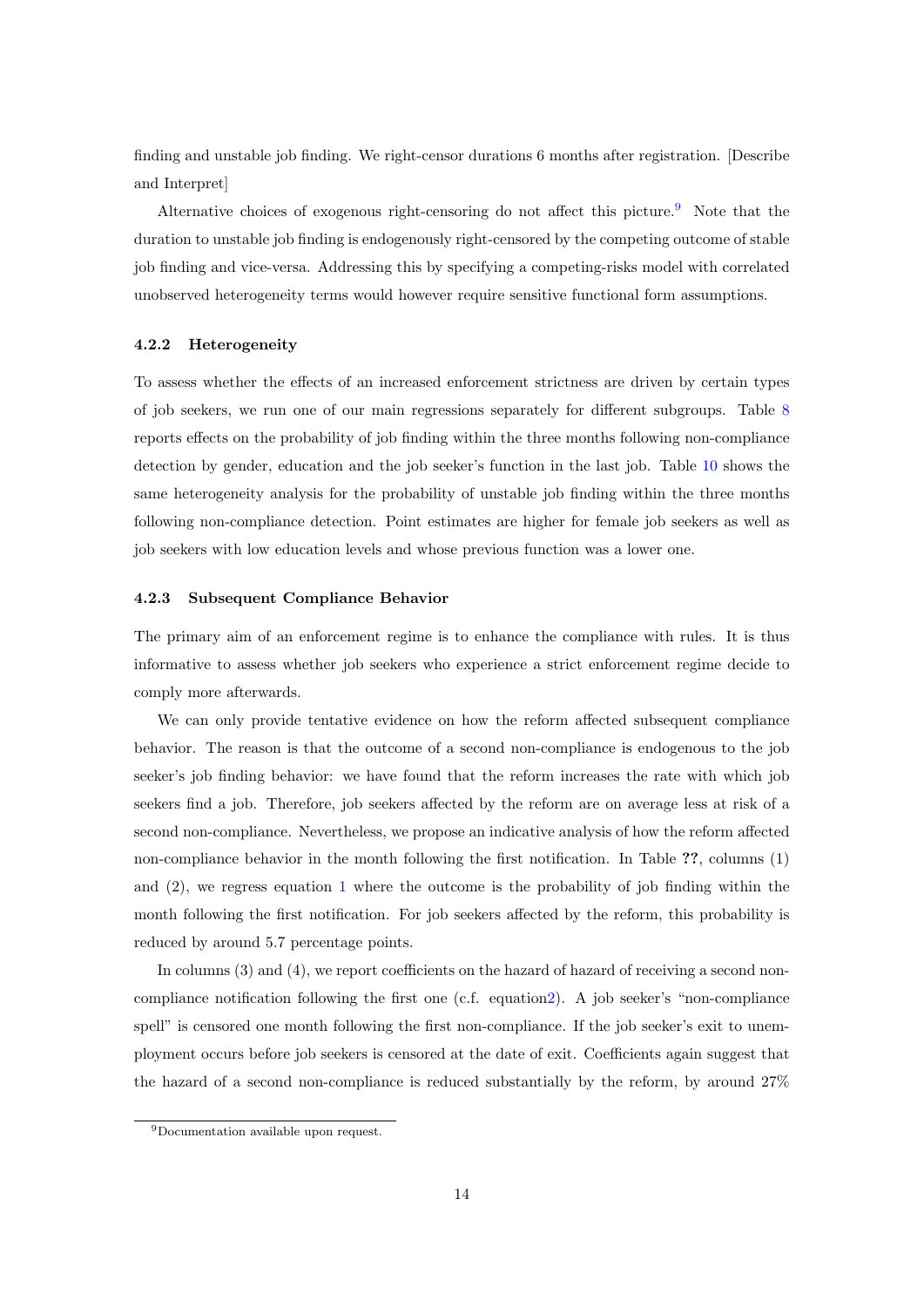$(=\exp(-.322)-1).$ 

Due to the mentioned endogeneity problem, these results however need to be interpreted with caution.

# 5 Identification Tests and Robustness Analysis

The key identification assumption behind our Difference-in-Difference analysis is that the difference in outcomes between treated and non-treated job seekers is solely driven by the reform-induced change in the enforcement regime. This assumption is by definition not testable, but we can perform several tentative checks and tests.

In the following, we first test whether the reform changed the selection of job seeker into the different types of non-compliances, and thereby the composition of treatment and control group. Second, we check whether differences in outcomes between treatment and control groups evolved parallel during the pre-reform period. We also report results from placebo regressions in which we artificially place the reform date one year pre and one year post the true reform date. Third, we validate the robustness of our results to alternative sample restrictions and alternative definitions of the control group.

### 5.1 Compositional Changes

One central concern in our context are potential differences in composition between treated and non-treated job seekers pre and post the reform date. If job seekers anticipate the reform, they may take it into account in their compliance decision. In such a scenario, different types of job seekers would select into the non-compliance.

To check whether the reform induced changes in the composition of job seekers, we regress different observable characteristics on the basic difference-in-difference framework (equation (1) without  $x_i$ ). Table [11](#page-19-1) shows that none of the variables is significantly correlated to the reform indicator. Although we are not able to test for changes in unobservable characteristics, this supports the assumption that the reform did not induce any changes in the composition of noncompliant job seekers that bias our estimates.

### 5.2 Common Trend and Placebo Regressions

Our baseline sample only included job seekers who received a notification of non-compliance during the four pre- and post-reform months. To test the parallel trend assumption, we now extend the sample start up to notifications issued in January 2009. This allows checking whether the outcomes of treatment and control group evolved similarly during the two pre-reform years.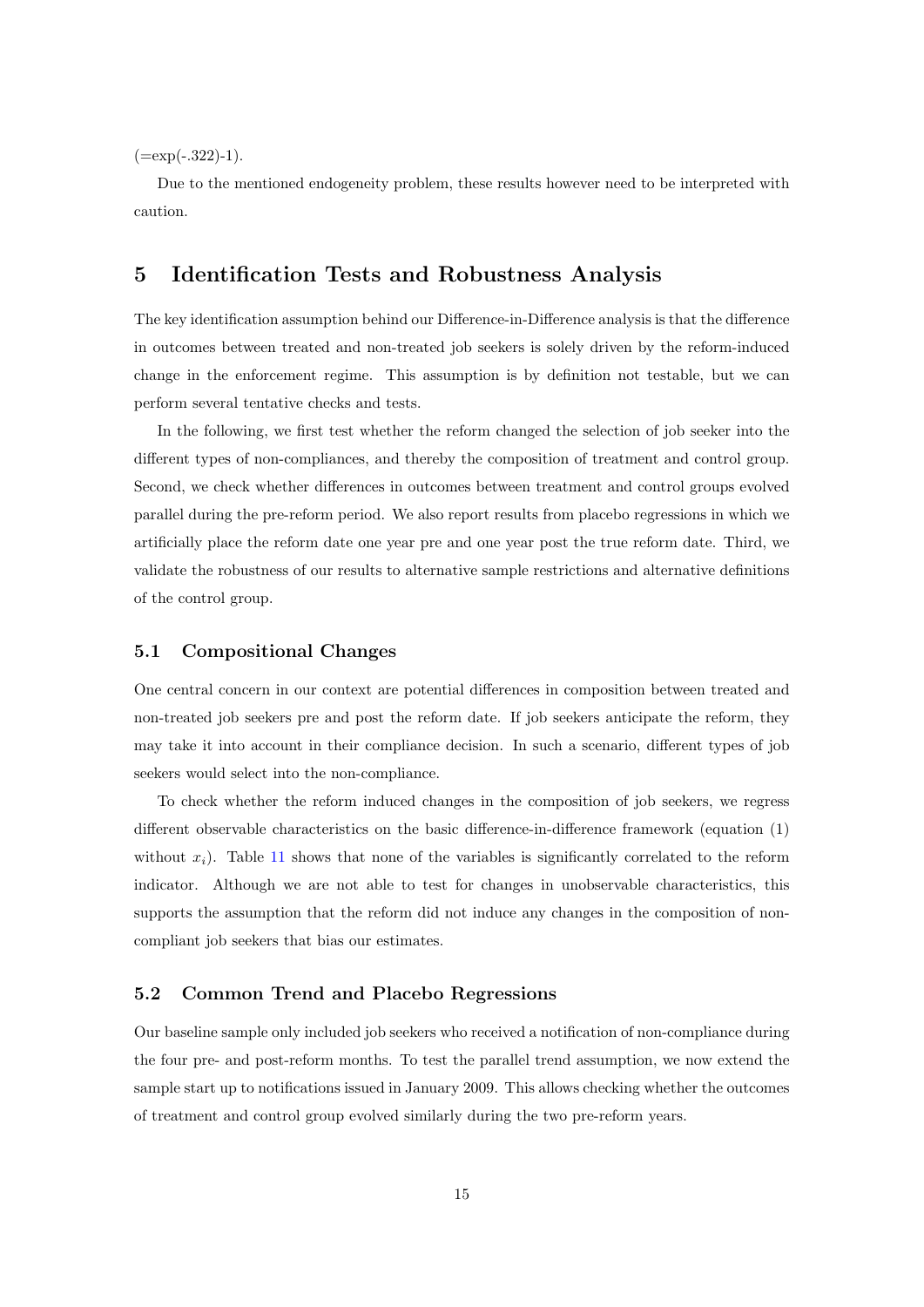We replace the reform-dummy in our main equation by the interaction term  $T_i^* \kappa_{per}$ , which measures the effect of being in the treatment group and receiving a notification in a given fourmonth period. This results in the following equation (hazard regressions take the functional form specified in equation [2\)](#page-12-0):

$$
y_i = \alpha + \delta_\kappa^* T_i^* \kappa_{per} + \gamma^* T_i + \eta_t + \xi_{t_w} + \lambda_\tau + \pi_{PES} + u_i
$$

If the assumption of parallel pre-trends hold,  $\hat{\delta}_{\kappa}$  should only be significant for the post-reform period May-August 2011. Figure [3](#page-20-0) plots  $\hat{\delta}_{\kappa}$  for our main outcomes, the reference period being the four pre-reform months January-April 2011. None of the graphs suggests the presence of any diverging pre-trends between treatment and control groups during the two years preceding the reform.[10](#page-0-0)

As an additional check, Table [12](#page-21-0) reports results from placebo regressions, with the reform date artificially placed one/two calendar years before the actual reform date. The estimation period is thus January to August 2010/January to August 2009. Outcomes are the probability of job finding, stable job finding and unstable job finding within 3 months following notification. We do not find any effects of the "placebo reform" on these outcomes.<sup>[11](#page-0-0)</sup>

#### 5.3 Robustness

We now test the robustness of our estimates to alternative sampling choices. The outcome of reference is the probability of job finding within three months after notification.<sup>[12](#page-0-0)</sup>

Column (1) recalls our baseline estimate. Column (2) extends the sample by including job seekers who received their first notification up to 180 days after the start of their unemployment spell (instead of 120). Column (3) reduces the sampling window to notifications sent out up to July 2011 and column (4) extends the sampling window to notifications sent out up to September 2011. In column (5), we exclude from the control group notifications that relate to the job seeker's effort before his/her first caseworker meeting, as these notifications are issued on average about a month earlier than the others.

None of the tests leads to significant changes in the estimated coefficients.

 $^{10}\rm{Regression}$  with covariates give the same picture. Documentation available upon request.

 $11$ This holds for all other outcomes considered in this paper. Documentation available upon request.

<sup>12</sup>Results hold for all other outcomes considered in this paper. Documentation available upon request.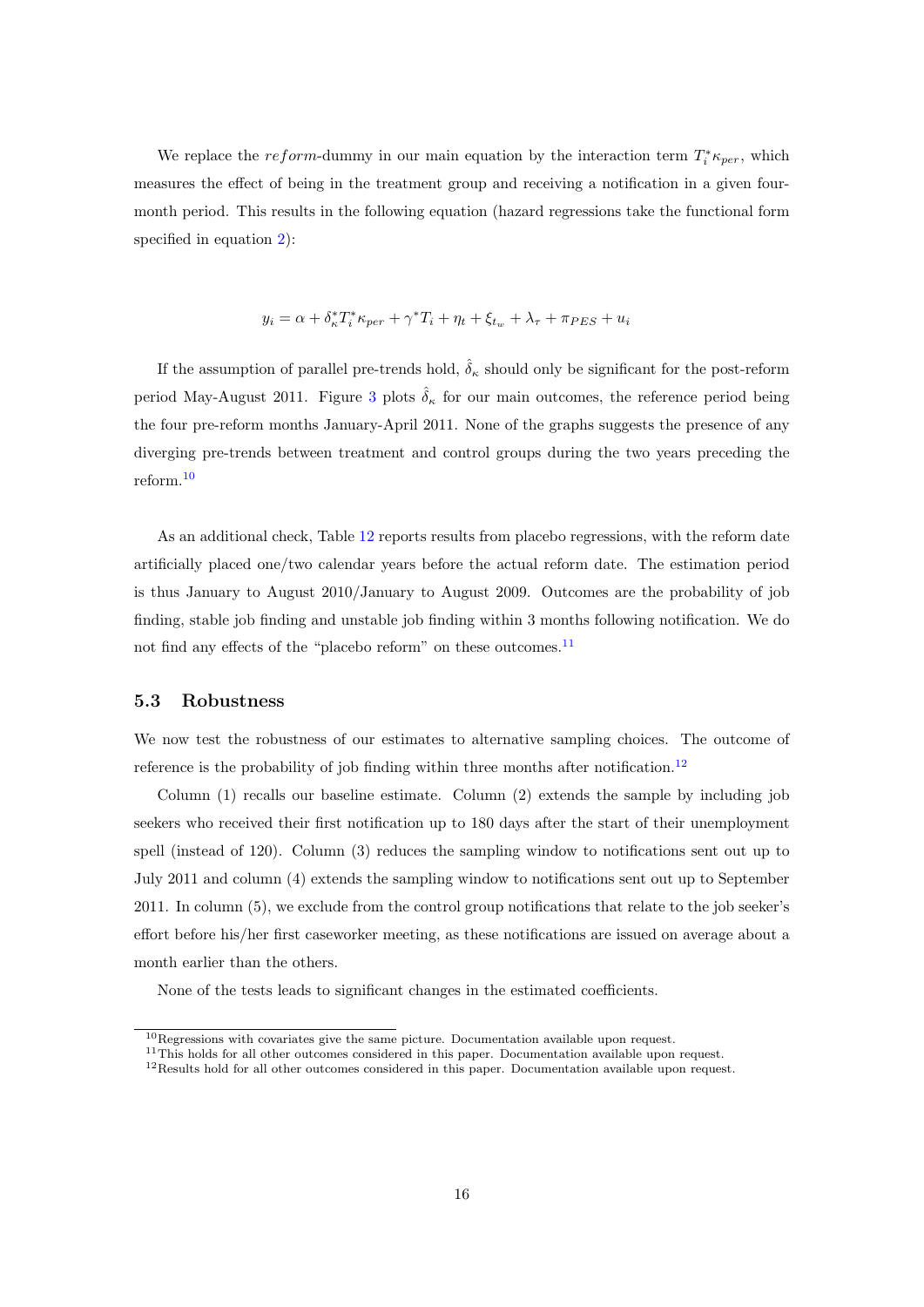# 6 Conclusion

### [Preliminary]

We provide first quasi-experimental evidence on the effects of increased enforcement strictness in UI. The studied reform increased the speed of job finding, but only into unstable job matches. This shows that a high enforcement strictness lowers job seekers' value of being enrolled into UI and thereby induces changes in search outcomes. These findings suggest that the job seeker's reservation value is affected by the potential incidence of benefit cuts induced by a stricter enforcement regime. They need to be complemented by estimates on post-unemployment earnings, but they already suggest that non-binding reservation wages, such as identified by Schmieder et al. (2015) are not a general rule. For instance, behavioral mechanisms may drive the fact that enforcement-related benefit cuts affect the reservation value of job seekers: they are unanticipated, i.e. occur as a "shock" and they may induce stigma effects as they are officially labeled as benefit sanctions.

It is important to keep in mind that the effect is driven by two changes: an increase in the number of job seekers who actually experienced a benefit cut and a change in perception of the enforcement regime for all job seekers with a non-compliance detection in the treatment group. As a limitation of our study, we cannot separately identify these two channels. However, a policy change in enforcement strictness will always entail both mechanisms; one can thus not be generated without the other.

This paper is work in progress, as we plan to add estimates on the effects on post-unemployment earnings.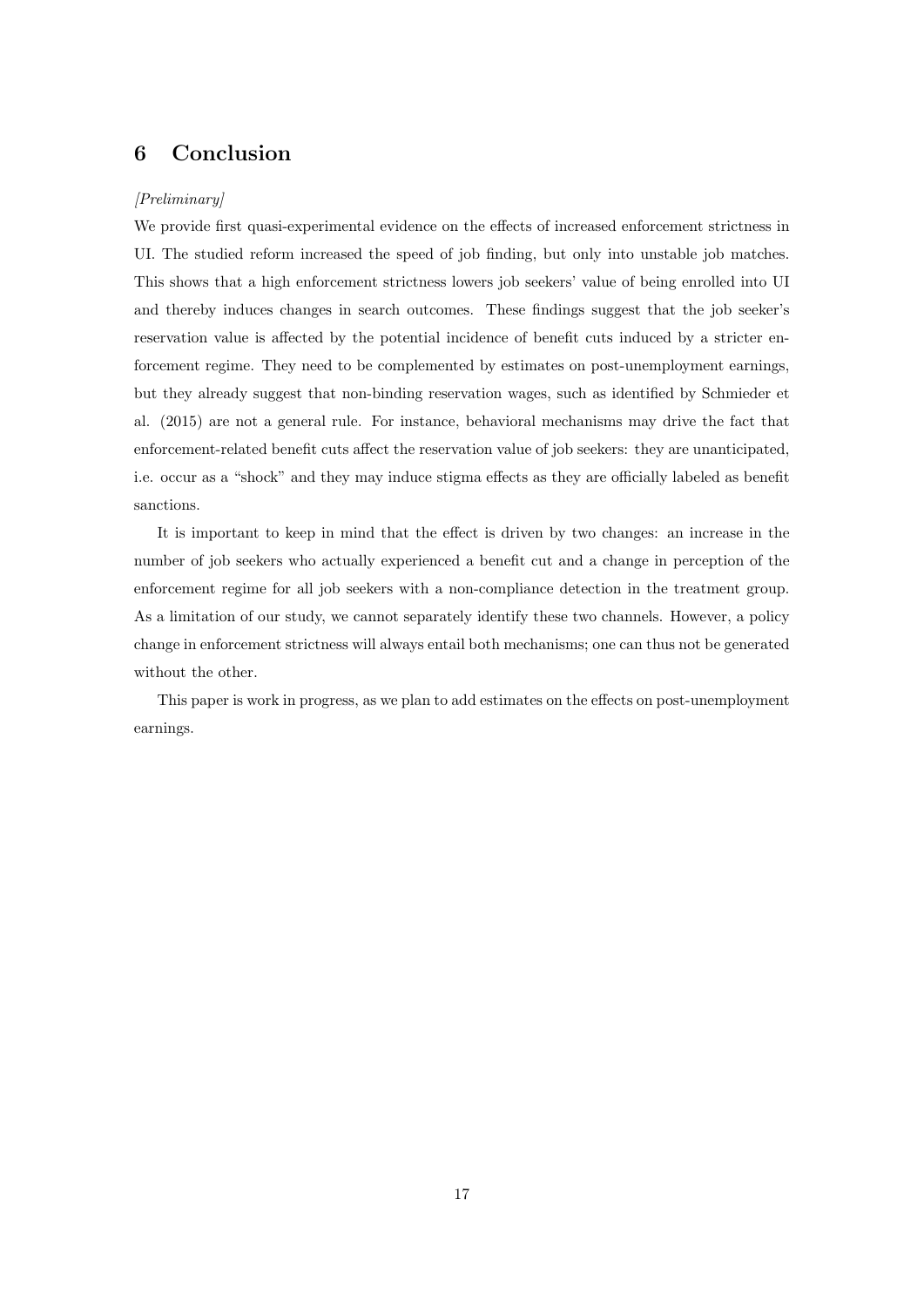# <span id="page-17-0"></span>Tables and Figures

|              | $\left( 1\right)$ | (2)        | $\left( 3\right)$ | (4)        | $\left(5\right)$ | (6)       |
|--------------|-------------------|------------|-------------------|------------|------------------|-----------|
|              | 1 Month           | 1 Month    | 2 Months          | 2 Months   | 3 Months         | 3 Months  |
| $reform=1$   | $0.040**$         | $0.037**$  | $0.048**$         | $0.049**$  | $0.053**$        | $0.057**$ |
|              | (0.018)           | (0.017)    | (0.021)           | (0.021)    | (0.024)          | (0.022)   |
| $T=1$        | 0.016             | 0.015      | 0.021             | 0.018      | 0.001            | $-0.001$  |
|              | (0.012)           | (0.012)    | (0.015)           | (0.014)    | (0.015)          | (0.014)   |
| Outcome Mean | 0.107             | 0.107      | 0.220             | 0.220      | 0.301            | 0.301     |
| Covariates   | NO.               | <b>YES</b> | NO.               | <b>YES</b> | NO.              | YES       |
| Observations | 16315             | 16315      | 16315             | 16315      | 16315            | 16315     |

Table 3: Probability of Job Finding within 1/2/3 Months after Notification

<span id="page-17-1"></span> $*p < 0.10, **p < 0.05, **p < 0.01$  $*p < 0.10, **p < 0.05, **p < 0.01$  $*p < 0.10, **p < 0.05, **p < 0.01$ . Standard errors are clustered at the PES level. All regressions estimate equation 1 using OLS and include all fixed effects. Columns with covariates additionally control for the job seek socio-demographics, employment and unemployment history.

Table 4: Probability of Stable Job Finding 1/2/3 Months after Notification

|              | (1)        | (2)        | (3)        | (4)        | (5)       | (6)      |
|--------------|------------|------------|------------|------------|-----------|----------|
|              | 1 Month    | 1 Month    | 2 Months   | 2 Months   | 3 Months  | 3 Months |
| $reform=1$   | 0.005      | $-0.001$   | 0.001      | $-0.005$   | 0.005     | 0.001    |
|              | (0.020)    | (0.020)    | (0.026)    | (0.024)    | (0.028)   | (0.026)  |
|              |            |            |            |            |           |          |
| $T=1$        | $0.042***$ | $0.039***$ | $0.052***$ | $0.046***$ | $0.040**$ | $0.031*$ |
|              | (0.014)    | (0.013)    | (0.016)    | (0.015)    | (0.017)   | (0.016)  |
| Outcome Mean | 0.122      | 0.122      | 0.252      | 0.252      | 0.356     | 0.356    |
| Covariates   | NO.        | YES        | NO.        | YES        | NO.       | YES      |
| Observations | 16315      | 16315      | 16315      | 16315      | 16315     | 16315    |

∗p < 0.10, ∗ ∗ p < 0.05, ∗ ∗ ∗p < 0.01. Standard errors are clustered at the PES level. All regressions estimate equation [1](#page-11-0) using OLS and include all fixed effects. Columns with covariates additionally control for the job seeker's socio-demographics, employment and unemployment history. Stable job finding is coded as one if a job seeker finds a job and does not re-enter UE for at least 12 months.

<span id="page-17-2"></span>Table 5: Probability of Unstable Job Finding within 1/2/3 Months after Notification

|              | $\left(1\right)$ | (2)       | $\left( 3\right)$ | (4)        | $\left(5\right)$ | (6)        |
|--------------|------------------|-----------|-------------------|------------|------------------|------------|
|              | 1 Month          | 1 Month   | 2 Months          | 2 Months   | 3 Months         | 3 Months   |
| $reform=1$   | $0.026**$        | $0.023**$ | $0.045***$        | $0.041***$ | $0.045***$       | $0.040***$ |
|              | (0.011)          | (0.011)   | (0.013)           | (0.012)    | (0.014)          | (0.013)    |
| $T=1$        | 0.007            | 0.005     | 0.000             | $-0.004$   | $-0.004$         | $-0.009$   |
|              | (0.006)          | (0.007)   | (0.009)           | (0.009)    | (0.010)          | (0.010)    |
| Outcome Mean | 0.037            | 0.037     | 0.074             | 0.074      | 0.101            | 0.101      |
| Covariates   | NO               | YES       | NO.               | <b>YES</b> | NO.              | <b>YES</b> |
| Observations | 16315            | 16315     | 16315             | 16315      | 16315            | 16315      |

 $*p < 0.10, **p < 0.05, **p < 0.01.$  Standard errors are clustered at the PES level. All regressions estimate equation [1](#page-11-0) using OLS and include all fixed effects. Columns with covariates additionally control for the job seeker's socio-demographics, employment and unemployment history. Unstable job finding is coded as one if a job seeker finds a job and re-enters UE within the following 12 months.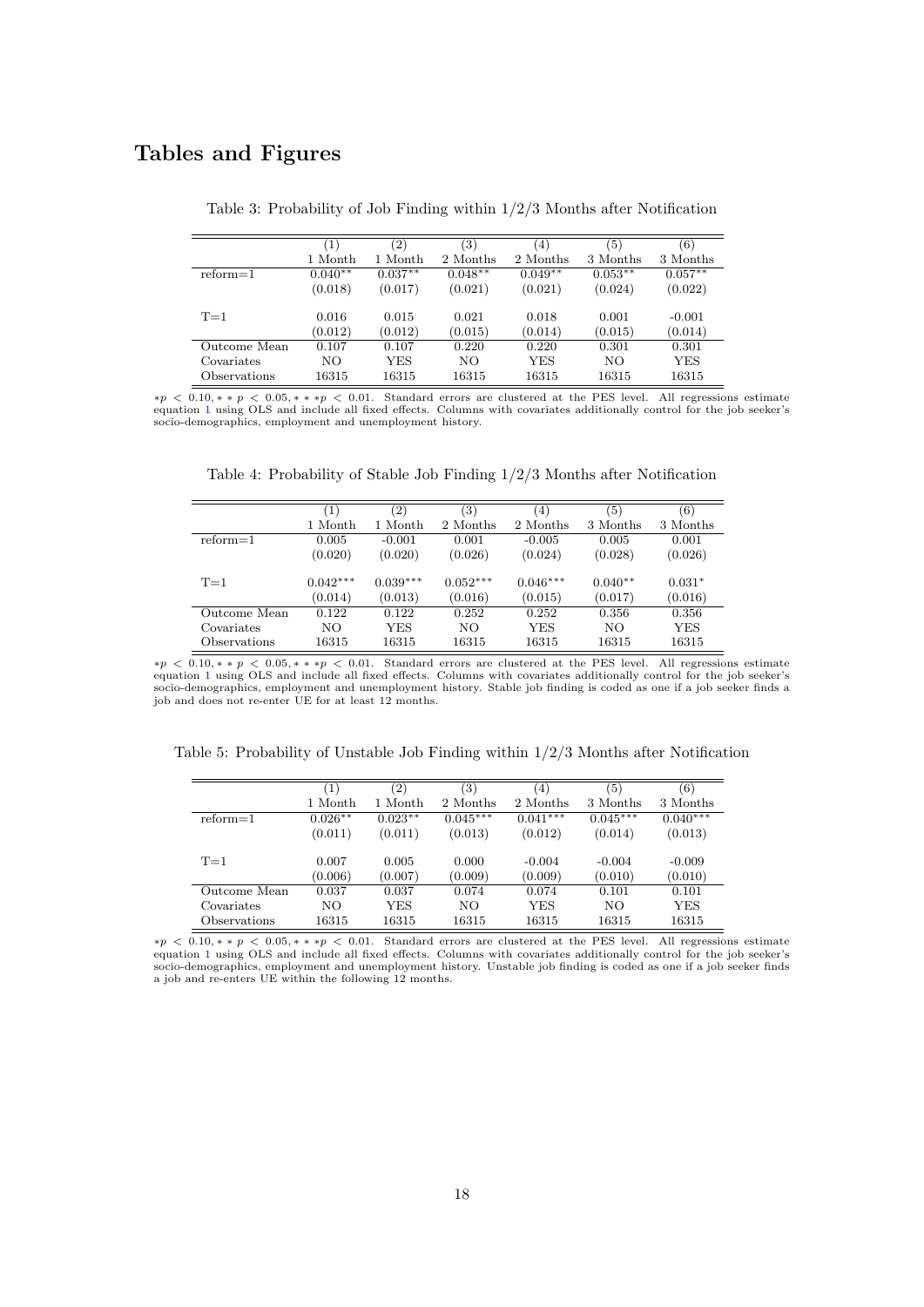<span id="page-18-0"></span>

|              | (1)        | $\left( 2\right)$ | 3)         | (4)        | (5)     | (6)     |
|--------------|------------|-------------------|------------|------------|---------|---------|
|              | All        | All               | Unstable   | Unstable   | Stable  | Stable  |
|              |            |                   |            |            |         |         |
| treat        | $0.264***$ | $0.260***$        | $0.594***$ | $0.487***$ | 0.099   | 0.102   |
|              | (0.101)    | (0.093)           | (0.144)    | (0.138)    | (0.117) | (0.116) |
| typtr        | 0.033      | 0.034             | $-0.017$   | $-0.022$   | 0.058   | 0.082   |
|              | (0.058)    | (0.059)           | (0.092)    | (0.095)    | (0.077) | (0.079) |
| Covariates   | NO.        | YES               | NO.        | YES        | NO.     | YES     |
| Observations | 16315      | 16315             | 16315      | 16315      | 16315   | 16315   |
| Exits        | 4917       | 4917              | 1659       | 1659       | 3292    | 3292    |

Table 6: Duration from Notification to Job Finding

<span id="page-18-1"></span> $*p < 0.10, **p < 0.05, ***p < 0.01$ . Standard errors are clustered at the PES level. All regressions estimate equation [2](#page-12-0) and include all fixed effects. Columns with covariates additionally control for the job seeker's socio employment and unemployment history. UE spells censored 90 days aftere notification. Stable job finding is coded as one if a job seeker finds a job and does not re-enter UE for at least 12 months. Unstable job finding is coded as one if a job seeker finds a job and re-enters UE within the following 12 months.

|  | Table 7: Duration from Registration to Job Finding |  |  |
|--|----------------------------------------------------|--|--|
|  |                                                    |  |  |

|              | $\left(1\right)$ | $\left( 2\right)$ | $\left(3\right)$ | (4)        | (5)     | (6)     |
|--------------|------------------|-------------------|------------------|------------|---------|---------|
|              | All              | All               | Unstable         | Unstable   | Stable  | Stable  |
| treat        | $0.209**$        | $0.212**$         | $0.490***$       | $0.404***$ | 0.072   | 0.077   |
|              | (0.099)          | (0.093)           | (0.139)          | (0.128)    | (0.116) | (0.113) |
| typtr        | 0.027            | 0.017             | $-0.013$         | $-0.053$   | 0.045   | 0.067   |
|              | (0.052)          | (0.053)           | (0.081)          | (0.088)    | (0.071) | (0.073) |
| Covariates   | NO.              | YES               | NO.              | <b>YES</b> | NO.     | YES     |
| Observations | 16315            | 16315             | 16315            | 16315      | 16315   | 16315   |
| Exits        | 6174             | 6174              | 2038             | 2038       | 4136    | 4136    |

∗p < 0.10, ∗ ∗ p < 0.05, ∗ ∗ ∗p < 0.01. Standard errors are clustered at the PES level. All regressions estimate equation [2](#page-12-0) and include all fixed effects. Columns with covariates additionally control for the job seeker's socio-demographics, employment and unemployment history. UE spells are censored after 180 days since registration. Stable job finding is coded as one if a job seeker finds a job and does not re-enter UE for at least 12 months. Unstable job finding is coded as one if a job seeker finds a job and re-enters UE within the following 12 months.

<span id="page-18-2"></span>

|              | $\left(1\right)$ | (2)       | $\left( 3\right)$ | $\left(4\right)$ | (5)          | (6)                  |
|--------------|------------------|-----------|-------------------|------------------|--------------|----------------------|
|              | Male             | Female    | Low Education     | High Education   | Low Function | <b>High Function</b> |
| $reform=1$   | $0.053*$         | $0.081**$ | $0.063*$          | 0.047            | $0.055*$     | 0.045                |
|              | (0.027)          | (0.038)   | (0.032)           | (0.030)          | (0.032)      | (0.032)              |
| $T=1$        | 0.014            | $-0.039$  | $-0.014$          | 0.012            | $-0.027$     | 0.028                |
|              | (0.018)          | (0.024)   | (0.020)           | (0.019)          | (0.024)      | (0.018)              |
| Outcome Mean | 0.309            | 0.289     | 0.253             | 0.330            | 0.250        | 0.332                |
| Covariates   | YES              | YES       | <b>YES</b>        | <b>YES</b>       | YES          | <b>YES</b>           |
| Observations | 10264            | 6051      | 6071              | 10244            | 6164         | 10151                |

Table 8: Heterogeneity: Job Finding within 3 Months after Notification

∗p < 0.10, ∗ ∗ p < 0.05, ∗ ∗ ∗p < 0.01. Standard errors are clustered at the PES level. All regressions estimate equation [1](#page-11-0) using OLS and include all fixed effects. Columns with covariates additionally control for the job seeker's socio-demographics, employment and unemployment history.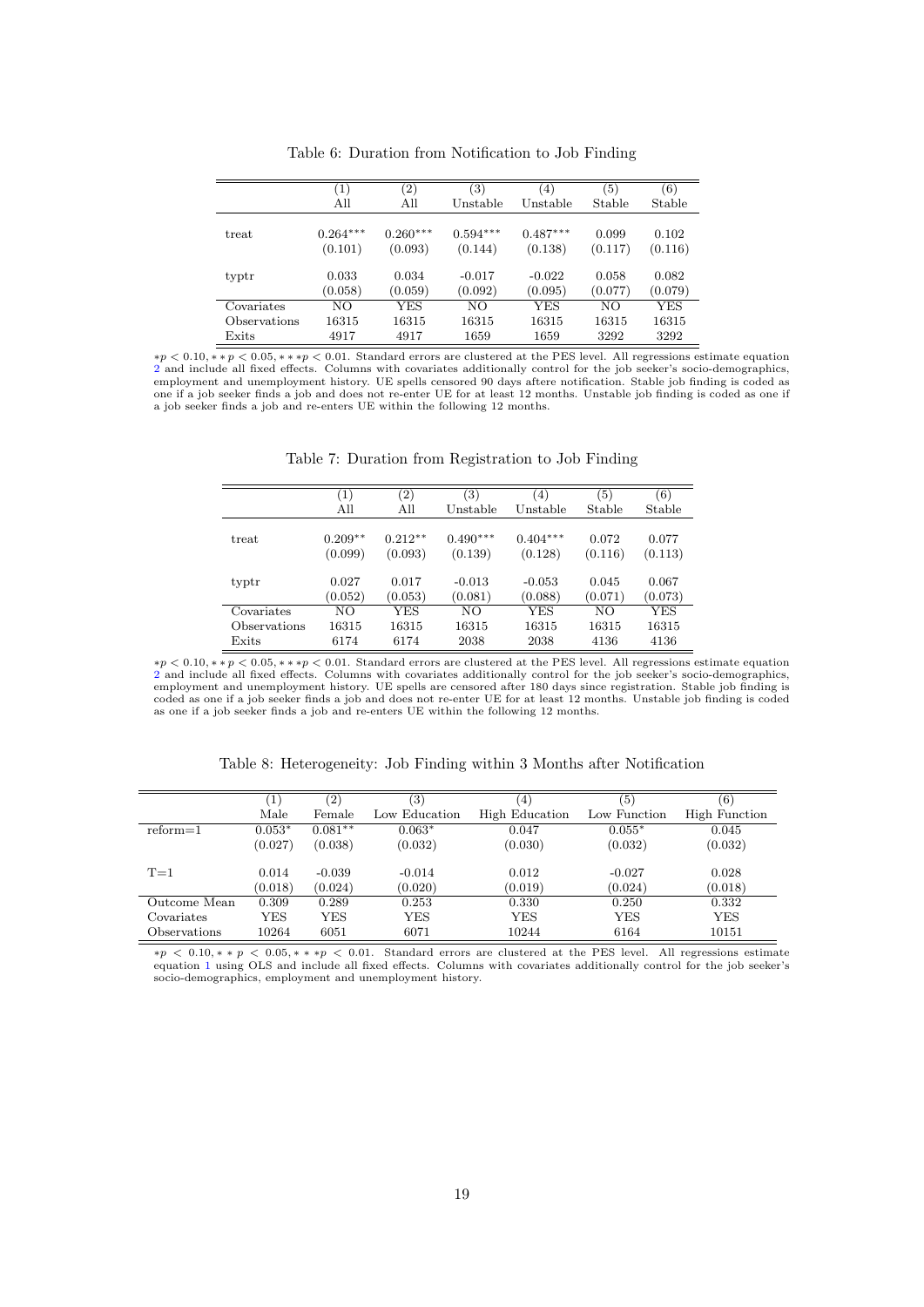|              | $\left(1\right)$ | $\left( 2\right)$ | $\left( 3\right)$ | $\left( 4\right)$ | (5)          | (6)           |
|--------------|------------------|-------------------|-------------------|-------------------|--------------|---------------|
|              | Male             | Female            | Low Education     | High Education    | Low Function | High Function |
| $reform=1$   | $0.031*$         | $0.048*$          | $0.041*$          | $0.032*$          | $0.053*$     | 0.021         |
|              | (0.017)          | (0.025)           | (0.023)           | (0.018)           | (0.027)      | (0.020)       |
|              |                  |                   |                   |                   |              |               |
| $T=1$        | $-0.004$         | $-0.006$          | $-0.015$          | $-0.002$          | $-0.024$     | 0.007         |
|              | (0.011)          | (0.019)           | (0.016)           | (0.013)           | (0.019)      | (0.014)       |
| Outcome Mean | 0.114            | 0.079             | 0.119             | 0.090             | 0.113        | 0.094         |
| Covariates   | YES              | YES               | YES               | YES               | YES          | YES           |
| Observations | 10264            | 6051              | 6071              | 10244             | 6164         | 10151         |

Table 9: Heterogeneity: Unstable Job Finding within 3 Months after Notification

<span id="page-19-0"></span> $*p < 0.10, * * p < 0.05, ** * p < 0.01$  $*p < 0.10, * * p < 0.05, ** * p < 0.01$  $*p < 0.10, * * p < 0.05, ** * p < 0.01$ . Standard errors are clustered at the PES level. All regressions estimate equation 1 using OLS and include all fixed effects. Columns with covariates additionally control for the job se

| Table 10: Second Non-Compliance Notification within 1 Month |  |  |  |
|-------------------------------------------------------------|--|--|--|
|-------------------------------------------------------------|--|--|--|

|                     | L.                 | $\left( 2\right)$  | (3)        | $\left(4\right)$ |
|---------------------|--------------------|--------------------|------------|------------------|
|                     | Linear Probability | Linear Probability | Duration   | Duration         |
| $reform=1$          | $-0.048*$          | $-0.057**$         | $-0.274*$  | $-0.322**$       |
|                     | (0.024)            | (0.024)            | (0.153)    | (0.156)          |
| $T=1$               | $0.031*$           | $0.030**$          | $0.163*$   | $0.157*$         |
|                     | (0.016)            | (0.015)            | (0.092)    | (0.086)          |
| Covariates          | NO.                | YES                | <b>YES</b> | YES              |
| <b>Observations</b> | 16315              | 16315              | 16315      | 16315            |
| Outcome Mean        | 0.170              | 0.170              |            |                  |
| Exits               |                    |                    | 2770       | 2770             |

 $*p < 0.10, **p < 0.05, ***p < 0.01$  $*p < 0.10, **p < 0.05, ***p < 0.01$  $*p < 0.10, **p < 0.05, ***p < 0.01$ . Standard errors are clustered at the PES level. Columns (1) and (2) are based on estimates of equation 1 using OLS and including all fixed effects. Columns (3) and (4) are based on estimates o [2](#page-12-0) and include all fixed effects. Columns with covariates additionally control for the job seeker's socio-demographics, employment and unemployment history.

Table 11: Testing for Composition Changes

<span id="page-19-1"></span>

|              |                   | $\left( 2\right)$ | (3)                   | (4)      | (5)      | $^{\rm (6)}$ |
|--------------|-------------------|-------------------|-----------------------|----------|----------|--------------|
|              | Log Prev Earnings | Unlearned         | UE within last 12 mon | Female   | Married  | Age          |
| $reform=1$   | $-0.028$          | $-0.020$          | 0.027                 | $-0.015$ | 0.007    | $-0.909$     |
|              | (0.026)           | (0.031)           | (0.027)               | (0.026)  | (0.024)  | (0.563)      |
| $T=1$        | 0.023             | $-0.023$          | $0.123***$            | $-0.025$ | $-0.000$ | 0.329        |
|              | (0.015)           | (0.015)           | (0.020)               | (0.017)  | (0.015)  | (0.424)      |
| Outcome Mean | 8.294             | 0.372             | 0.329                 | 0.371    | 0.336    | 32.896       |
| Covariates   | NO                | NO.               | NO                    | NO       | NO.      | NO.          |
| Observations | 16315             | 16315             | 16315                 | 16315    | 16315    | 16315        |

∗p < 0.10, ∗ ∗ p < 0.05, ∗ ∗ ∗p < 0.01. Standard errors are clustered at the PES level. All regressions include all fixed effects included in equation (1). In Columns (2) to (5), the outcome is specified as a 0/1 variable.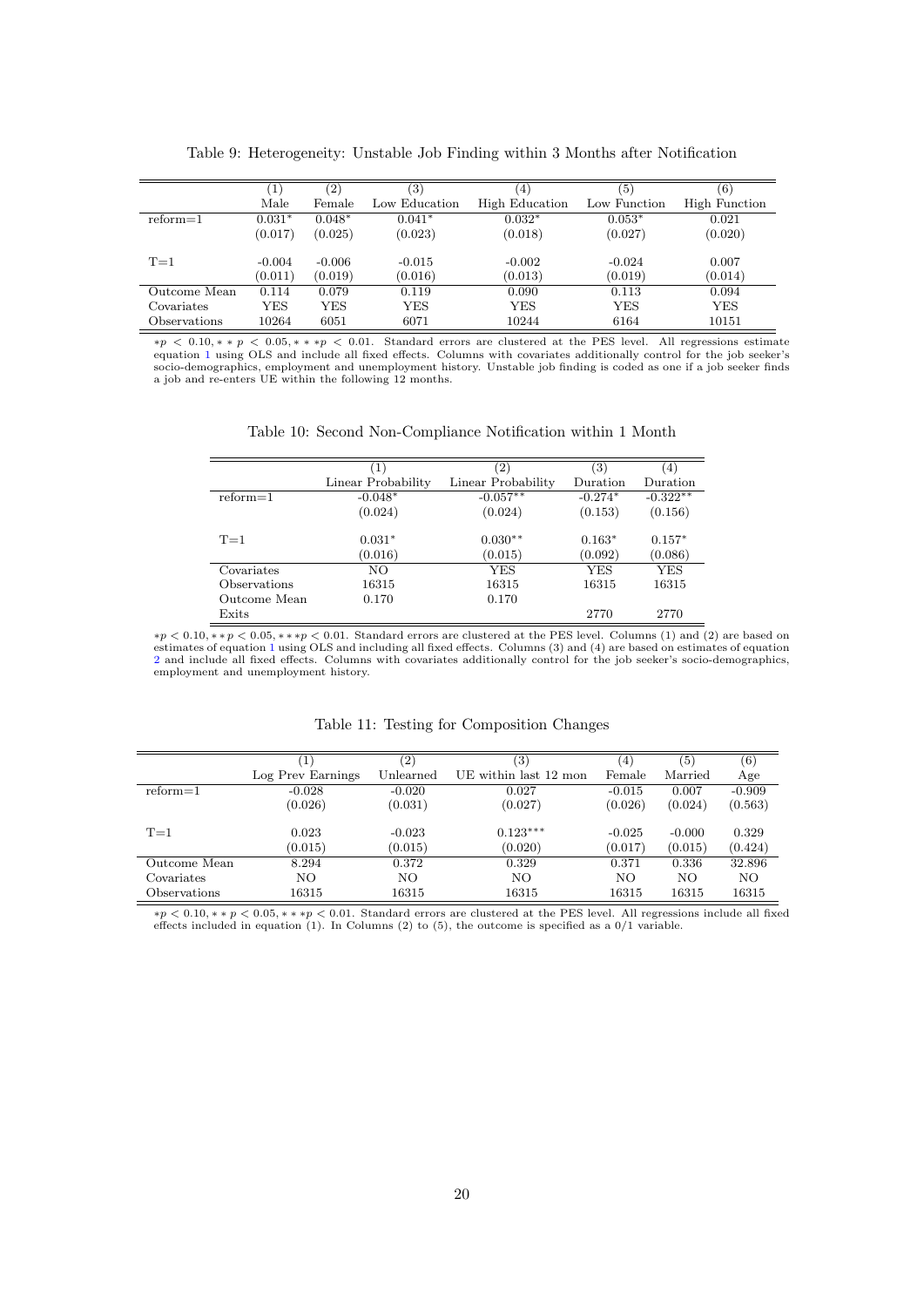

<span id="page-20-0"></span>

(Graphs display the estimated difference in outcomes between treatment and control group for four-months intervals between January 2009 and August 2011. Variables are as specified in equations [1](#page-11-0) and [2,](#page-12-0) excluding covariates.)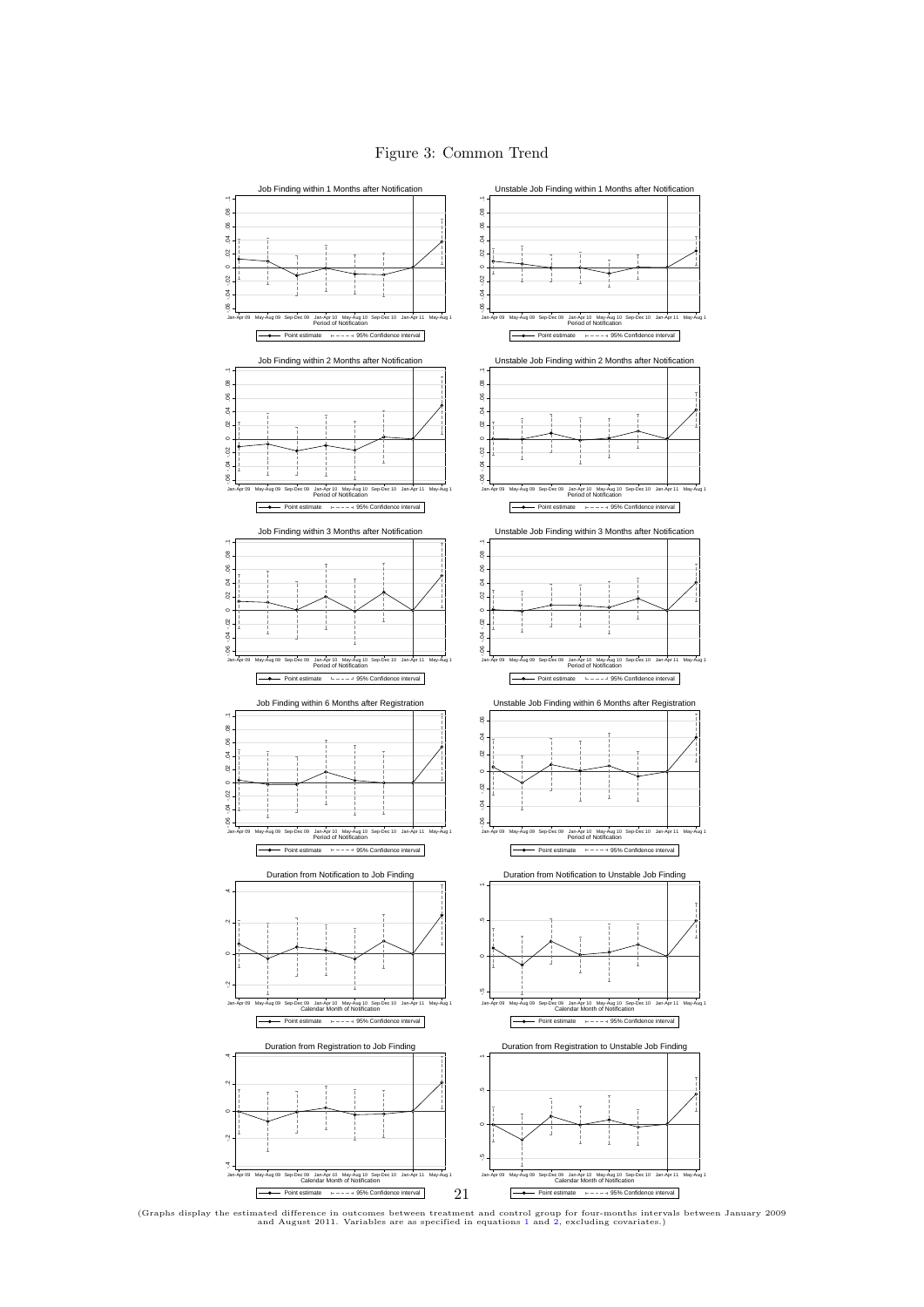|              | $\mathbf{1}$ | (2)            | 3)              | (4)       | $\left(5\right)$ | (6)             |
|--------------|--------------|----------------|-----------------|-----------|------------------|-----------------|
|              | 2009, All    | 2009. Unstable | $2009$ , Stable | 2010, All | 2010, Unstable   | $2010$ , Stable |
| treat        | $-0.011$     | $-0.027$       | $-0.007$        | $-0.009$  | $-0.001$         | $-0.019$        |
|              | (0.024)      | (0.017)        | (0.030)         | (0.025)   | (0.021)          | (0.022)         |
| typtr        | 0.024        | 0.018          | $0.030*$        | 0.013     | 0.005            | $0.030*$        |
|              | (0.015)      | (0.013)        | (0.015)         | (0.016)   | (0.012)          | (0.017)         |
| Outcome Mean | 0.251        | 0.090          | 0.272           | 0.282     | 0.091            | 0.322           |
| Covariates   | YES          | YES            | YES             | YES       | YES              | YES             |
| Observations | 17689        | 17689          | 17689           | 17255     | 17255            | 17255           |

<span id="page-21-0"></span>Table 12: Probability of Job Finding (All/Unstable/Stable) within 3 Months after Notification; "Placebo Reform" in 2009 and 2010

 $*p < 0.10, **p < 0.05, ***p < 0.01$ . Standard errors are clustered at the PES level. All regressions include all fixed effects included in equation (1). Columns with covariates additionally control for PES effects as well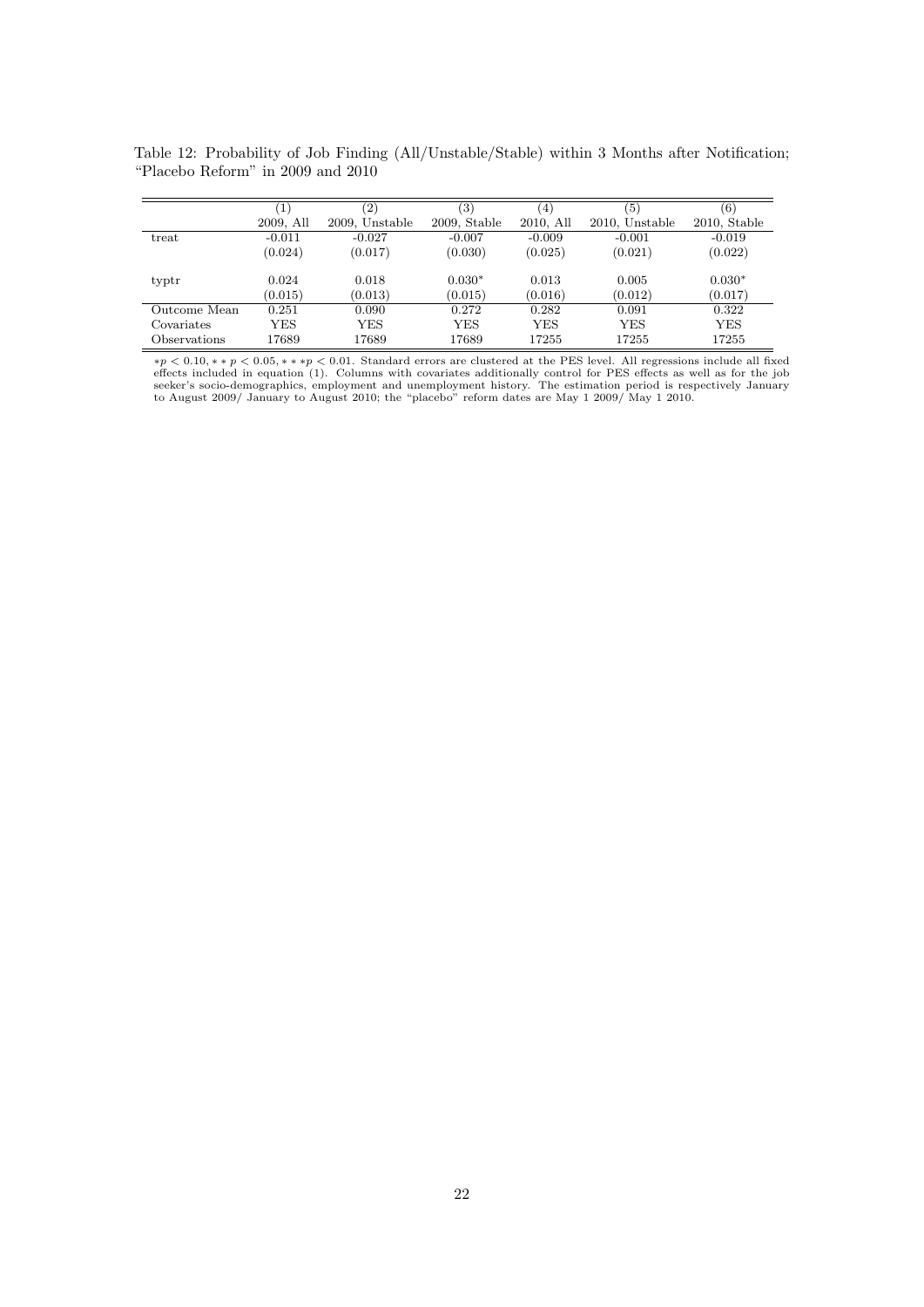|                   |                    | $\widehat{\mathfrak{S}}$ |                                                                                                                                                                                                                                                                                                                                                                                                                                                                                                                                                      |                        | $\widetilde{5}$                  |
|-------------------|--------------------|--------------------------|------------------------------------------------------------------------------------------------------------------------------------------------------------------------------------------------------------------------------------------------------------------------------------------------------------------------------------------------------------------------------------------------------------------------------------------------------------------------------------------------------------------------------------------------------|------------------------|----------------------------------|
|                   | <b>Saseline</b>    | Time to Notification     | $$\overline{\text{Smaller}}}^{(3)}_{\text{analyling}}$ \begin{minipage}{.4\linewidth} \label{eq:1} \begin{minipage}{.4\linewidth} \begin{minipage}{.4\linewidth} \begin{tabular}{l} \multicolumn{3}{c}{\text{8.5}} \end{tabular} \end{minipage} \end{minipage} \begin{minipage}{.4\linewidth} \end{minipage} \begin{minipage}{.4\linewidth} \begin{minipage}{.4\linewidth} \begin{minipage}{.4\linewidth} \end{minipage} \end{minipage} \end{minipage} \begin{minipage}{.4\linewidth} \begin{minipage}{.4\linewidth} \begin{minipage}{.4\linewidth}$ | Larger Sampling Window | Altern. Control Group $0.065***$ |
| etorm=            | $0.057**$          | $0.044**$                |                                                                                                                                                                                                                                                                                                                                                                                                                                                                                                                                                      | $0.046***$             |                                  |
|                   | (0.022)            | (0.020)                  | (0.025)                                                                                                                                                                                                                                                                                                                                                                                                                                                                                                                                              | (0.021)                | (0.022)                          |
| 교                 | $-0.001$           | 0.002                    |                                                                                                                                                                                                                                                                                                                                                                                                                                                                                                                                                      |                        | $-0.002$                         |
|                   | (0.014)            | (0.013)                  | $-0.006$<br>$(0.014)$                                                                                                                                                                                                                                                                                                                                                                                                                                                                                                                                | (0.014)                | (0.015)                          |
| Jutcome Mean      | $\overline{0.301}$ | 0.297                    |                                                                                                                                                                                                                                                                                                                                                                                                                                                                                                                                                      | $\frac{0.295}{0.295}$  | 0.286                            |
| <b>Covariates</b> | <b>YES</b>         | YES                      | $\begin{array}{c} 0.307 \\ \text{YES} \\ \text{14401} \end{array}$                                                                                                                                                                                                                                                                                                                                                                                                                                                                                   | YES                    | YES                              |
| bservations       | 16315              | 17623                    |                                                                                                                                                                                                                                                                                                                                                                                                                                                                                                                                                      | 18427                  | 7150                             |

Table 13: Probability of Job Finding within 3 Months after Notification; Robustness Analysis Table 13: Probability of Job Finding within 3 Months after Notification; Robustness Analysis

 $*p < 0.10, **p < 0.05, ***p < 0.01$ . Standard errors are clustered at the PES level. All regressions include all fixed effects included in equation (1) and control for PES effects as well as for the job seeker's socio-demog ∗p < 0.10, ∗ ∗ p < 0.05, ∗ ∗ ∗p < 0.01. Standard errors are clustered at the PES level. All regressions include all fixed effects included in equation (1) and control for PES effects as well as for the job seeker's socio-demographics, employment and unemployment history. Column (2) extends the sample by including job seekers who received their first notification up to 180 days after the start of their unemployment spell (instead of 120). Column (3) reduces the sampling window to notifications sent out up to July 2011 and column (4) extends the sampling window to notifications sent out up to September 2011. Column (5), excludes from the control group notifications that relate to the job seeker's effort before his/her first caseworker meeting.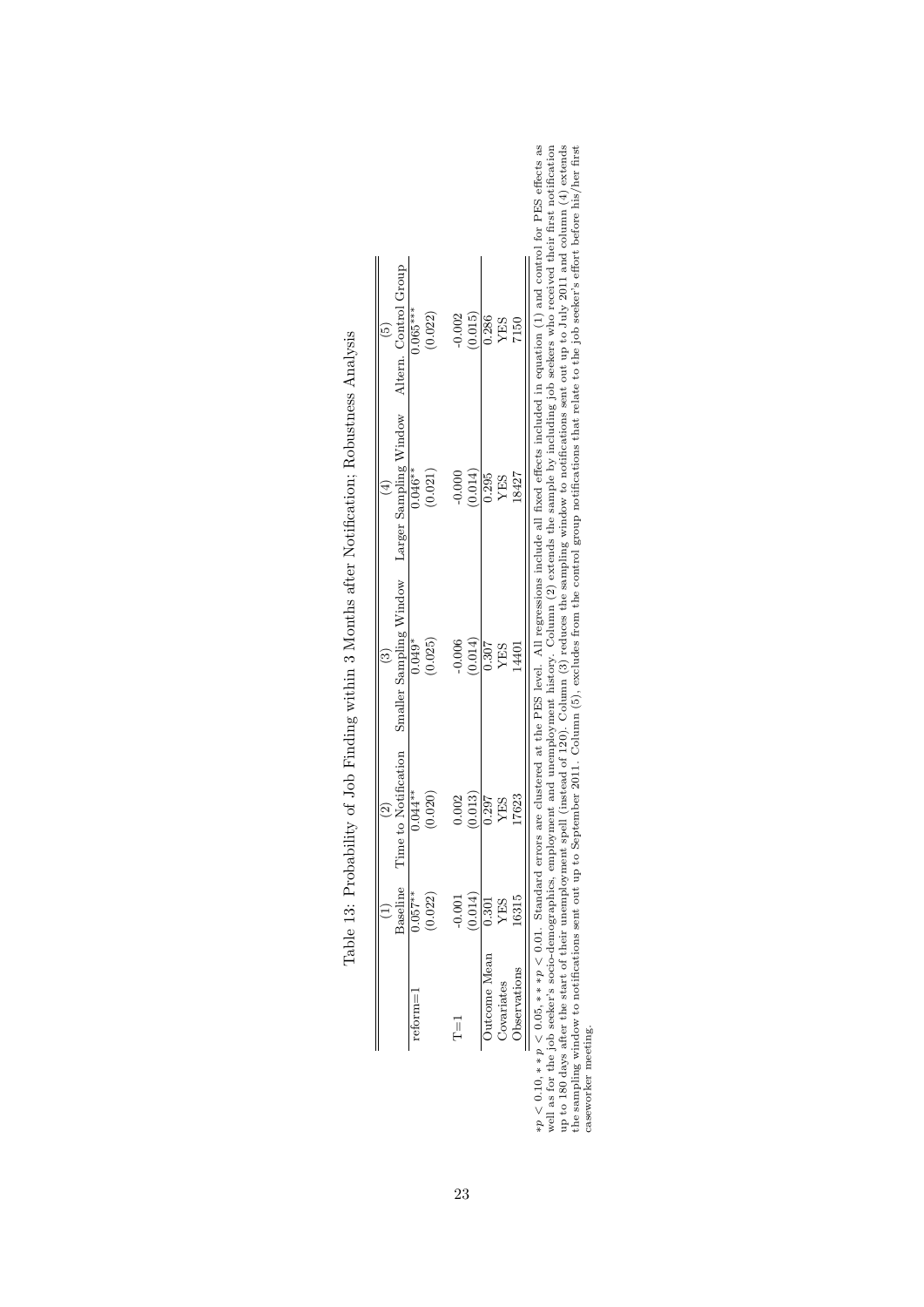# References

- Abbring, J. H., G. J. van den Berg, and J. C. van Ours (2005): "The Effect of Unemployment Insurance Sanctions on the Transition Rate from Unemployment to Employment\*," The Economic Journal, 115, 602–630.
- Arni, P., R. Lalive, and J. C. Van Ours (2013): "How Effective Are Unemployment Benefit Sanctions? Looking Beyond Unemployment Exit," Journal of Applied Econometrics, 28, 1153–1178.
- ASHENFELTER, O., D. ASHMORE, AND O. DESCHENES (2005): "Do unemployment insurance recipients actively seek work? Evidence from randomized trials in four U.S. States," Journal of Econometrics, 125, 53–75.
- Caliendo, M., K. Tatsiramos, and A. Uhlendorff (2013): "Benefit Duration, Unemployment Duration And Job Match Quality: A Regression-Discontinuity Approach," Journal of Applied Econometrics, 28, 604–627.
- Card, D., J. Kluve, and A. Weber (2010): "Active Labour Market Policy Evaluations: A Meta-Analysis," Economic Journal, 120.
- DellaVigna, S., A. Lindner, B. Reizer, and J. F. Schmieder (2014): "Reference-Dependent Job Search: Evidence from Hungary," mimeo.
- Johnson, T. and D. Klepinger (1994): "Experimental evidence on Unemployment Insurance worksearch policies," Journal of Human Resources, 29,3, 695-717.
- Klepinger, D., T. Johnson, and J. Joesch (2002): "Effects of Unemployment Insurance work-search requirements: The Maryland Experiment," Industrial and Labor Relations Review, 56,1, 3–22.
- Lalive, R., J. C. van Ours, and J. Zweimueller (2005): "The Effect of Benefit Sanctions on the Duration of Unemployment," Journal of the European Economic Association, 3, 1386–1417.
- Manning, A. (2009): "You can't always get what you want: The impact of the UK Jobseeker's Allowance," Labour Economics, 16, 239–250.
- McVicar, D. (2008): "Job search monitoring intensity, unemployment exit and job entry: Quasiexperimental evidence from the UK," Labour Economics, 15, 1451–1468.
- Meyer, B. D. (1995): "Lessons from the US unemployment insurance experiments," Journal of Economic Literature, 33, 91–131.
- Pavoni, N. and G. Violante (2007): "Optimal Welfare-to-Work Programs," Review of Economic Studies, 1, 283–318.
- Petrongolo, B. (2009): "The long-term effects of job search requirements: Evidence from the UK JSA reform," Journal of Public Economics, 93, 1234–1253.